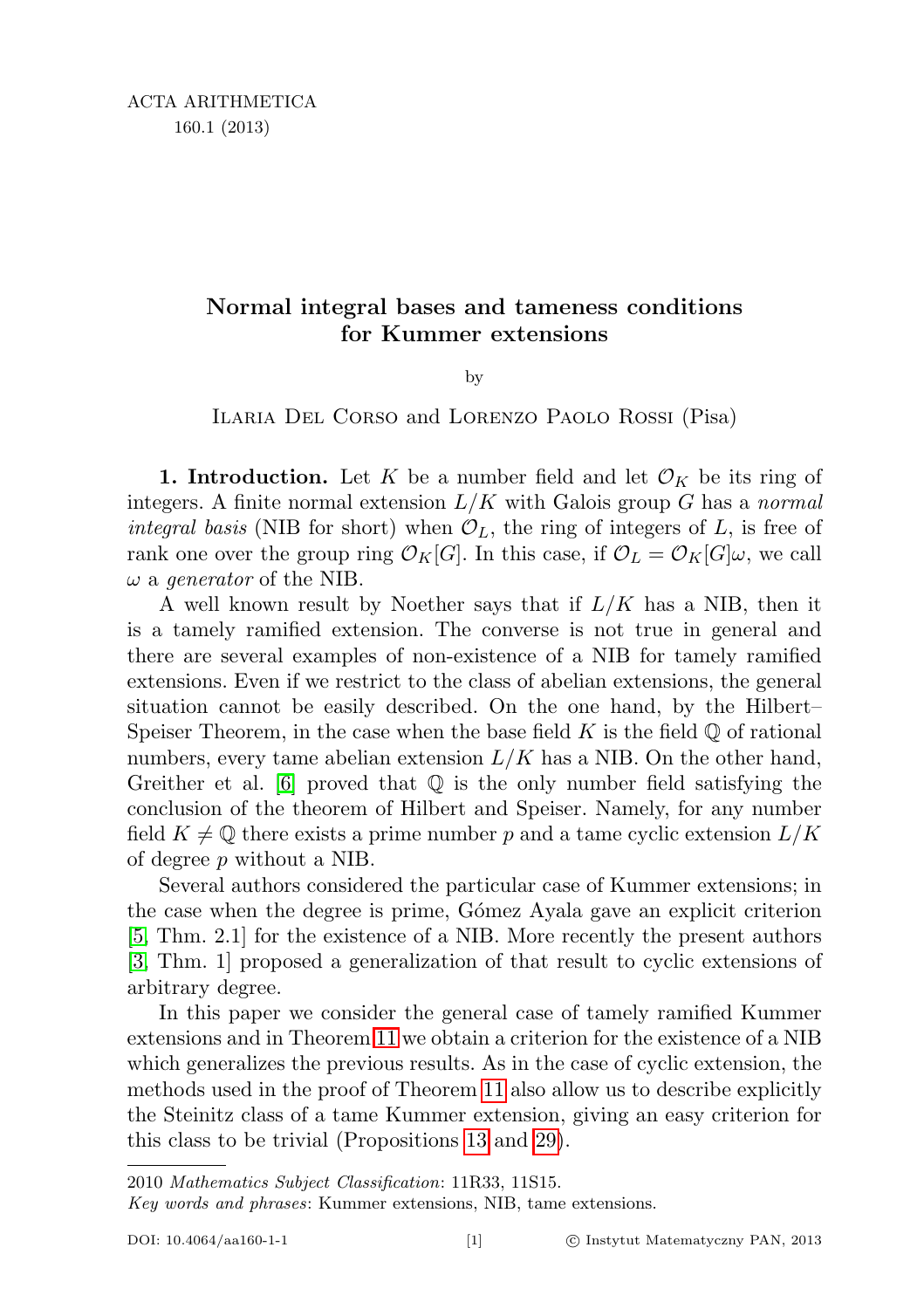In the second part of the paper we restrict to the particular case of Kummer extensions generated, over  $\mathbb{Q}(\zeta_m)$ , by mth roots of rational integers.

Section [3.1](#page-10-0) is devoted to a detailed study of the ramification in extensions  $\mathbb{Q}(\zeta_m, \sqrt[m]{a})/\mathbb{Q}(\zeta_m)$  with  $a \in \mathbb{Z}$ ; we find necessary and sufficient explicit conditions on a for the tameness of these extensions (see Proposition [24](#page-14-0) and Corollary [25\)](#page-14-1).

In Sections [3.2–](#page-15-0)[3.4](#page-20-0) we present some results on the existence of integral the bases for tame extensions of the kind  $\mathbb{Q}(\zeta_m, \sqrt[m]{a_1}, \ldots, \sqrt[m]{a_n})/\mathbb{Q}(\zeta_m)$ , with  $a_i \in \mathbb{Z}$ . Firstly, we prove that these extensions always have trivial Steinitz classes, hence an integral basis (see Proposition [29\)](#page-16-0). We also give sufficient conditions for the existence of a normal integral basis for such extensions and an example showing that such conditions are sharp in the general case. This result generalizes the well known result by Kawamoto [\[10\]](#page-22-3) and a more recent result by Ichimura [\[8\]](#page-22-4).

<span id="page-1-0"></span>**2. Main theorem.** In this paper  $m \geq 2$  will denote a fixed natural number and  $\zeta_m$  a primitive mth root of unity. Let K be a number field and let  $\mathcal{O}_K$  be its ring of integers; we will always assume that  $\zeta_m \in K$ . Let L be a Kummer extension of K of exponent m, denote by  $\mathcal{O}_L$  its ring of integers and let  $G := \text{Gal}(L/K)$ .

In this section, in Theorem [11,](#page-7-0) we will give necessary and sufficient conditions for the existence of a normal integral basis for  $L/K$ , namely for the existence of an element  $\omega \in \mathcal{O}_L$  such that  $\mathcal{O}_L = \mathcal{O}_K[G] \omega$ . To show equality between these two modules, we will compare their discriminants. We start by introducing the notation and developing the tools to compute them.

A set of Kummer generators (or of integral Kummer generators, resp.) of L over K is any set of elements  $\alpha_1, \ldots, \alpha_n \in L$   $(\alpha_1, \ldots, \alpha_n \in \mathcal{O}_L, \text{resp.})$ such that, setting  $m_i := [K(\alpha_i) : K]$ , we have

- 1.  $L = K(\alpha_1, \ldots, \alpha_n);$
- 2.  $\alpha_i^{m_i} \in K$  for  $i = 1, ..., n;$
- 3.  $[L : K] = \prod_{i=1}^{n} m_i =: N$ .

By Kummer theory it is clear that for any finite Kummer extension, there exists a set of Kummer generators; moreover, if  $\alpha_1, \ldots, \alpha_n$  is a set of Kummer generators, then there exist  $c_1, \ldots, c_n \in \mathcal{O}_K$  such that  $c_1\alpha_1, \ldots, c_n\alpha_n$  is a set of integral Kummer generators. We also remark that the exponent of this kind of extension is the least common multiple of the  $m_i$ 's, thus we may set  $m = \text{lcm}(m_1, \ldots, m_n)$ .

For  $i = 1, ..., n$ , we put  $a_i = \alpha_i^m$ ; since  $m_i | m$ , it is clear that  $a_i \in K$  for For  $i = 1, ..., n$ , we put  $u_i = \alpha_i$ ; since  $m_i | m$ , it is clear that  $u_i \in K$  for all i and we use the notation  $L = K(\sqrt[m]{a})$ , where  $a = \{a_1, ..., a_n\} \in K^n$ and  $\sqrt[m]{a} = \{\sqrt[m]{a_1}, \ldots, \sqrt[m]{a_n}\}.$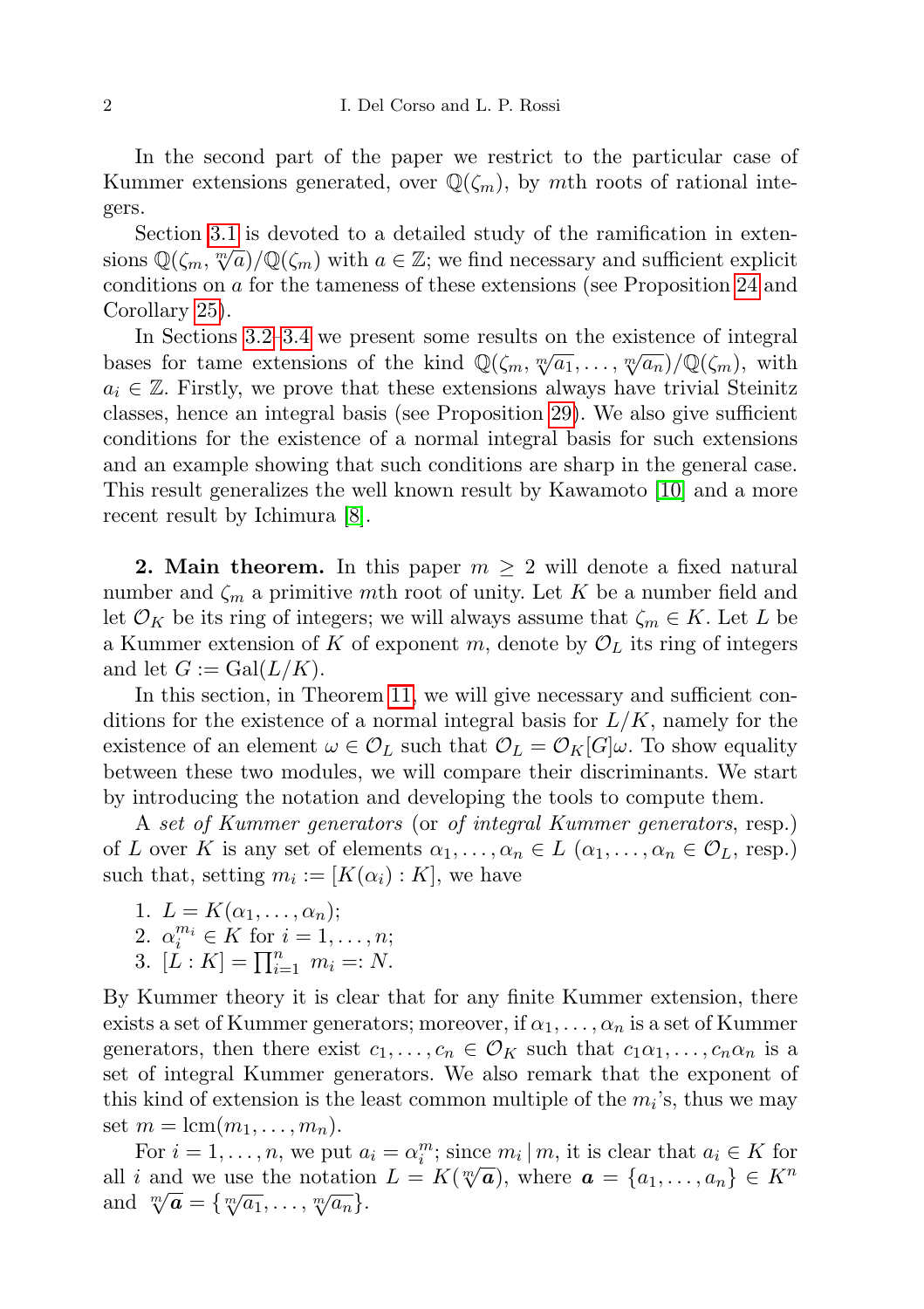In the following, for simplicity of notation, we will always assume that In the following, for simplicity of hotation, we will always assume that  $\{\alpha_1, \dots, \alpha_n\} = \sqrt[m]{a}$  is a set of integral Kummer generators of  $L/K$ , but we note that sometimes it would not be necessary to assume property 3.

With the given notation we have the following diagram:



and

$$
G = \operatorname{Gal}(L/K) = \bigoplus_{i=1}^{n} \operatorname{Gal}(K(\alpha_i)/K) \cong \bigoplus_{i=1}^{n} \mathbb{Z}/m_i\mathbb{Z}.
$$

Our first step is to compute, in the case when  $L = K(\sqrt[m]{a})/K$  is tame, the discriminant of the extension,  $disc(L/K)$ , in terms of a.

Let  $\mathcal{P} \subset \mathcal{O}_K$  be a prime ideal; we denote by  $e_{\mathcal{P}}$  its ramification index in  $\mathcal{O}_L$  and, for any ideal  $\mathcal{I} \subset \mathcal{O}_K$ , by  $\text{ord}_{\mathcal{P}}(\mathcal{I})$  the exact power of  $\mathcal P$  dividing  $\mathcal{I}$ .

<span id="page-2-1"></span>LEMMA 1. Let P be a prime ideal of  $\mathcal{O}_K$ . If P is tamely ramified in  $\mathcal{O}_L$ , then

$$
\operatorname{ord}_{\mathcal{P}}\operatorname{disc}(L/K) = N - N/e_{\mathcal{P}}.
$$

Proof. This follows easily from the theorem of Dedekind on discriminants. ■

<span id="page-2-0"></span>LEMMA 2 ([\[3,](#page-22-2) Lemma 3]). Let  $L = K(\sqrt[m]{a})$  with  $a \in \mathcal{O}_K$ . Then, for any prime  $P \subseteq \mathcal{O}_K$  tamely ramified in  $\mathcal{O}_L$ , we have

$$
e_{\mathcal{P}} = m/(\text{ord}_{\mathcal{P}} a, m).
$$

The last lemma can be generalized to any Kummer extension (not necessarily cyclic).

We use the following notation:

$$
\operatorname{ord}_{\mathcal{P}} \boldsymbol{a} = (\operatorname{ord}_{\mathcal{P}} a_1, \dots, \operatorname{ord}_{\mathcal{P}} a_n) \in \mathbb{Z}^n,
$$

$$
(\operatorname{ord}_{\mathcal{P}} \boldsymbol{a}, m) = \gcd(\operatorname{ord}_{\mathcal{P}} a_1, \dots, \operatorname{ord}_{\mathcal{P}} a_n, m),
$$

and, for any vector  $\mathbf{w} = (w_1, \dots, w_n)$  and  $\mathbf{k} = (k_1, \dots, k_n) \in \mathbb{Z}^n$ ,  $\boldsymbol{w}^{\boldsymbol{k}} = w_1^{k_1} \cdots w_n^{k_n}.$ 

<span id="page-2-2"></span>LEMMA 3. Let  $L = K(\sqrt[m]{a}) = K(\sqrt[m]{a_1}, \ldots, \sqrt[m]{a_n})$  with  $a \in \mathcal{O}_K^n$ . Then, for any prime  $P \subseteq \mathcal{O}_K$  tamely ramified in  $\mathcal{O}_L$ , we have

$$
e_{\mathcal{P}}=m/(\text{ord}_{\mathcal{P}}\,\boldsymbol{a},m).
$$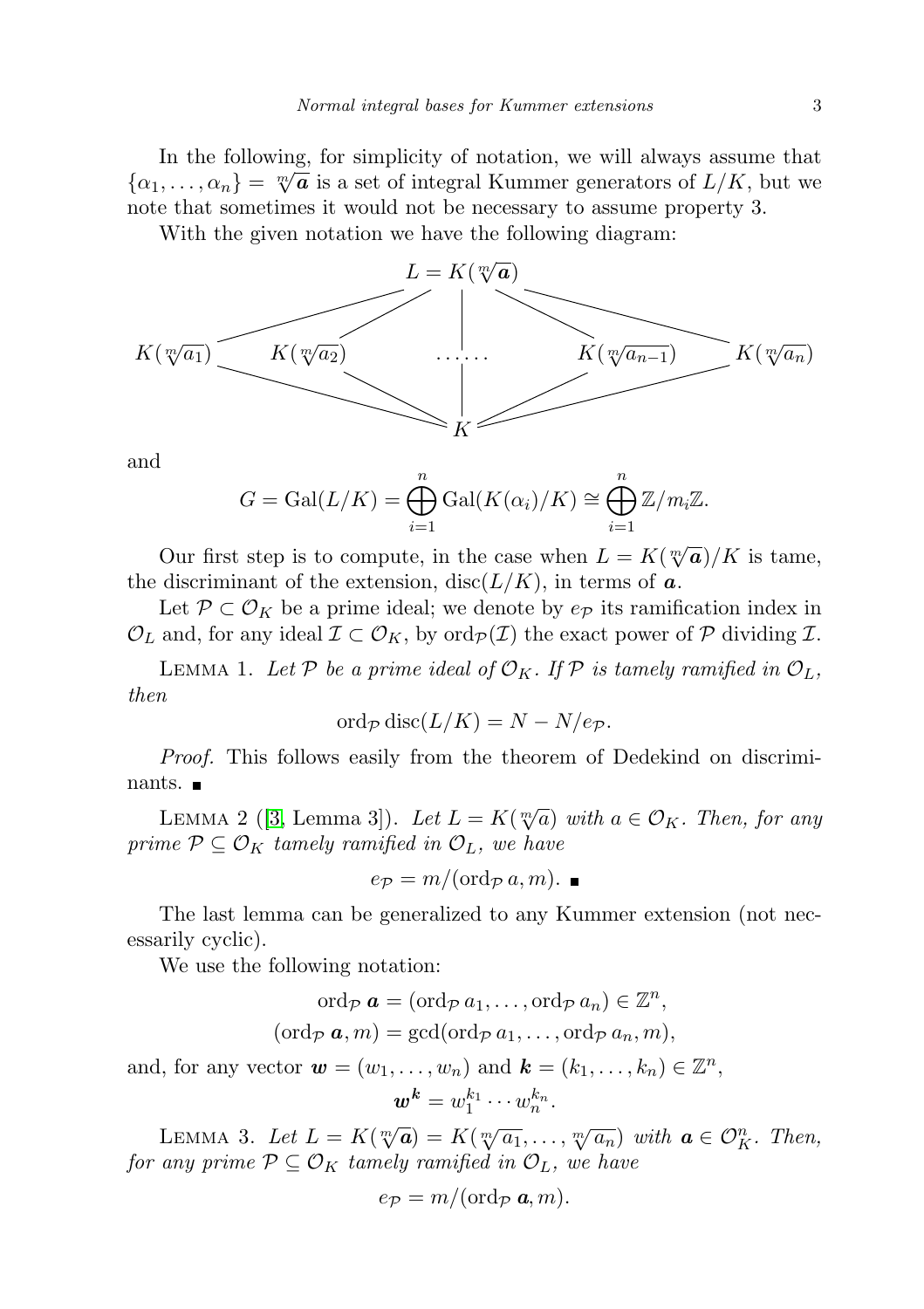*Proof.* Let  $d = (\text{ord}_{\mathcal{P}} \mathbf{a}, m)$ . Then

 $d = k_1 \operatorname{ord}_{\mathcal{P}} a_1 + \cdots + k_n \operatorname{ord}_{\mathcal{P}} a_n + km$ 

for some  $k_i, k \in \mathbb{Z}$  (we may also suppose  $k_i \geq 0$ ). Let  $a = \boldsymbol{a}^{\boldsymbol{k}} = a_1^{k_1} \cdots a_n^{k_n}$ . Then ord $p a \equiv d \pmod{m}$ . Thus, by Lemma [2,](#page-2-0) in the extension  $K(\sqrt[m]{a})/K$ we have  $e_{\mathcal{P}} = m/d$ .

Let  $F = K(\sqrt[m]{a})$ . We now show that, for  $i = 1, ..., n$ , any prime ideal  $Q \subset \mathcal{O}_F$ ,  $Q | \mathcal{P}$ , is unramified in  $F(\sqrt[m]{a_i})/F$ ; this can be proved by localization and Abhyankar's Lemma (see for example [\[14,](#page-22-5) p. 229]). Let us prove it anyway by a direct computation. As  $d | \text{ord}_{\mathcal{P}} a_i \text{ we have } \text{ord}_{\mathcal{P}} a_i = jd$ ; thus  $\operatorname{ord}_{\mathcal{Q}} a_i = \operatorname{ord}_{\mathcal{P}} a_i \cdot m/d = mj$ . Hence, letting  $e_{\mathcal{Q}}$  be the ramification index of Q in  $F(\sqrt[m]{a_i})$ , by Lemma [2](#page-2-0) we get

$$
e_{\mathcal{Q}} = \frac{m}{(\text{ord}_{\mathcal{Q}} a_i, m)} = 1.
$$

Thus the primes over P are unramified in the extension  $L/K(\sqrt[m]{a})$ , and the ramification index of P in  $L/K$  is  $e_{\mathcal{P}} = m/d$ .

<span id="page-3-0"></span>COROLLARY 4. Let  $L = K(\sqrt[m]{a})$  with  $a \in \mathcal{O}_K^n$  and suppose that  $L/K$  is tamely ramified. Then

$$
\mathrm{disc}(L/K) = \prod_{\mathcal{P}} \mathcal{P}^{N-\frac{N}{m}(\mathrm{ord}_{\mathcal{P}} \ a,m)}.
$$

*Proof.* This follows from Lemmas [1](#page-2-1) and [3.](#page-2-2)  $\blacksquare$ 

Our next step is to study the discriminant of  $\mathcal{O}_K[G]\omega$  for  $\omega \in \mathcal{O}_L$ . To do this we introduce the Lagrange resolvents.

We know that

$$
G = \text{Gal}(L/K) = \bigoplus_i \text{Gal}(K(\alpha_i)/K) \cong \bigoplus_i \mathbb{Z}/m_i\mathbb{Z};
$$

now, since the global extension has exponent  $m$ , it is convenient to view  $Gal(K(\alpha_i)/K)$  as a subgroup of  $\mathbb{Z}/m\mathbb{Z}$ , so we choose

$$
\mathcal{R}_i = \left\{0, \frac{m}{m_i}, 2\frac{m}{m_i}, \dots, (m_i - 1)\frac{m}{m_i}\right\}
$$

as a set of representatives of  $Gal(K(\alpha_i)/K)$ , hence

$$
\mathcal{R} = \mathcal{R}_1 \times \cdots \times \mathcal{R}_n
$$

is a set of representatives of  $G$ . We also define

$$
\hat{\mathcal{R}}_i = \{0, 1, \dots, m_i - 1\} \quad \text{and} \quad \hat{\mathcal{R}} = \hat{\mathcal{R}}_1 \times \dots \times \hat{\mathcal{R}}_n;
$$

we have

$$
N = |G| = |\mathcal{R}| = |\hat{\mathcal{R}}|.
$$

For  $i = 1, \ldots, n$  we define  $\sigma_i^{m/m_i}$  $\sum_{i=1}^{m/m_i}$  to be the generator of  $G_i = \text{Gal}(K(\alpha_i)/K)$ sending  $\alpha_i$  to  $\zeta_m^{m/m_i}\alpha_i$  (we note that  $\sigma_i:\alpha_i\mapsto \zeta_m\alpha_i$  is not a well defined map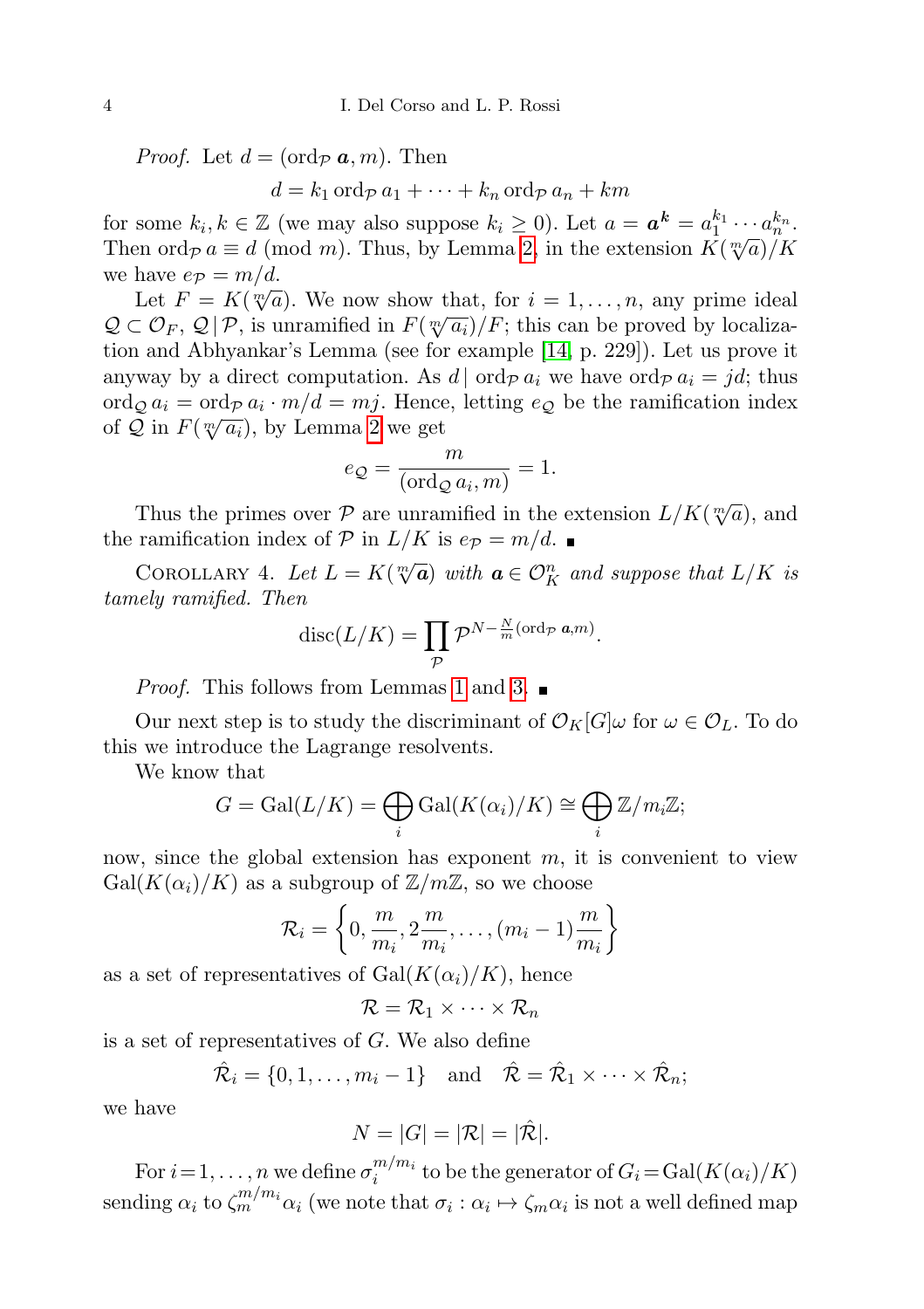unless  $m = m_i$ , but we will always use powers of  $\sigma_i$  with exponent a multiple of  $m/m_i$ ; these give well-defined homomorphisms). Let  $\chi_i$  be the generator of  $\hat{G}_i$  (the group of characters of  $G_i$ ) such that  $\chi_i(\sigma_i^{m/m_i})$  $\binom{m}{i} = \zeta_{m_i} := \zeta_m^{m/m_i}.$ We can extend  $\sigma_i^{m/m_i}$  $\binom{m}{i}$  to L setting  $\sigma_i^{m/m_i}$  $i^{m_i/m_i}(\alpha_j) = \alpha_j$  if  $i \neq j$  and we can also extend  $\chi_i$  to  $G = \text{Gal}(L/K) = \bigoplus_i G_i$  setting  $\chi_i(\sigma_j^{m/m_j})$  $j^{m/m_j}(j) = 1$  if  $i \neq j$ . Now we define  $\boldsymbol{\sigma} = (\sigma_1, \dots, \sigma_n)$  and  $\boldsymbol{\chi} = (\chi_1, \dots, \chi_n)$ ; for  $\boldsymbol{l} \in \mathcal{R}$  we set

$$
\boldsymbol{\sigma}^{\boldsymbol{l}}=\sigma_{1}^{l_{1}}\circ\cdots\circ\sigma_{n}^{l_{n}}\in G
$$

and for  $r \in \hat{\mathcal{R}}$  we set

$$
\chi^r = \chi_1^{r_1} \cdots \chi_n^{r_n} \in \hat{G},
$$

the group of characters of  $G$ . It is clear that, since  $G$  and  $\hat{G}$  are abelian groups, we have  $G = {\mathbf{\lbrace \sigma^l \rbrace}}_{l \in \mathcal{R}}$  and  $\hat{G} = {\mathbf{\lbrace \chi^r \rbrace}}_{r \in \hat{\mathcal{R}}}$ .

For  $l \in \mathcal{R}$  and  $r \in \hat{\mathcal{R}}$  we define

$$
\boldsymbol{l} \cdot \boldsymbol{r} = \sum_{i=1}^{n} l_i r_i;
$$

moreover, for  $\omega \in \mathcal{O}_L$  and  $r \in \hat{\mathcal{R}}$  we recall that the *Lagrange resolvent* is

$$
\omega_r = \langle \omega, \chi^r \rangle = \sum_{\sigma \in G} \sigma(\omega) \chi^r(\sigma^{-1}) = \sum_{\sigma \in G} \sigma(\omega) \overline{\chi^r(\sigma)}
$$

$$
= \sum_{l \in \mathcal{R}} \sigma^l(\omega) \overline{\chi^r(\sigma^l)} = \sum_{l \in \mathcal{R}} \sigma^l(\omega) \zeta_m^{-l \cdot r}.
$$

<span id="page-4-0"></span>LEMMA 5 ([\[4,](#page-22-6) (1.3), p. 385]). Let  $\omega \in \mathcal{O}_L$  be such that the conjugates  $\{\boldsymbol{\sigma}^{\boldsymbol{l}}(\omega)\}_{\boldsymbol{l}\in\mathcal{R}}$  are linearly independent over K. Then

$$
\mathrm{disc}_{L/K}(\mathcal{O}_K[G]\omega) = \prod_{r \in \hat{\mathcal{R}}} \omega_r^2 \mathcal{O}_K. \blacksquare
$$

Denoting by [x] the largest integer  $\leq x$ , for any  $r \in \mathbb{Z}^n$  we define the r-ideal associated to  $\boldsymbol{a} \in \mathcal{O}_K^n$  to be the ideal

$$
\mathcal{B}_{\boldsymbol{r}} = \prod_{\mathcal{P} \subset \mathcal{O}_K} \mathcal{P}^{[\sum r_i \operatorname{ord}_{\mathcal{P}} a_i/m]} = \prod_{\mathcal{P} \subset \mathcal{O}_K} \mathcal{P}^{[\boldsymbol{r} \cdot \operatorname{ord}_{\mathcal{P}} a/m]},
$$

that is, the smallest ideal  $\mathcal{I} \subset \mathcal{O}_K$  such that  $a^r \mathcal{I}^{-m}$  is an integral ideal in  $\mathcal{O}_K$ .

REMARK 6. Let  $r' = r + (k_1m_1, \ldots, k_nm_n)$ . Then it is easy to see that

$$
\mathcal{B}_{r'} = \prod_{i=1}^n (\alpha_i^{m_i})^{k_i} \cdot \mathcal{B}_r.
$$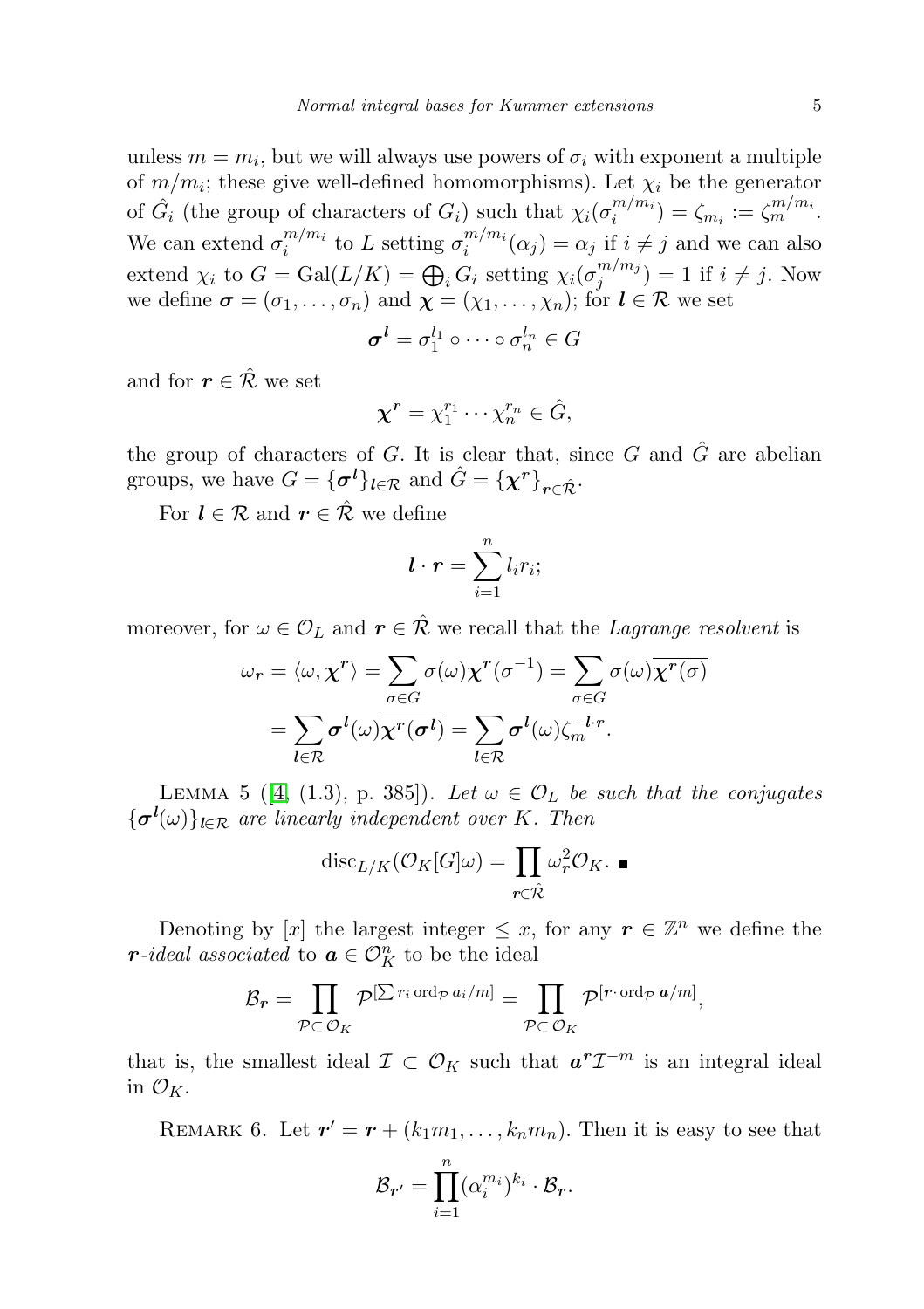<span id="page-5-0"></span>LEMMA 7. Let m,  $m_i$  and N as above. For  $l \in \mathcal{R}$  we have

$$
2\sum_{\mathbf{r}\in\hat{\mathcal{R}}} \left[\frac{\mathbf{l}\cdot\mathbf{r}}{m}\right] = \frac{N}{m}\big(l_1(m_1-1)+\cdots+l_n(m_n-1)\big)-N+\frac{N}{m}(\mathbf{l},m).
$$

*Proof.* Denoting by  $\{x\}$  the fractional part of x, i.e.  $\{x\} = x - [x]$ , we have

$$
2\sum_{\mathbf{r}\in\hat{\mathcal{R}}}\left[\frac{\mathbf{l}\cdot\mathbf{r}}{m}\right] = 2\sum_{\mathbf{r}\in\hat{\mathcal{R}}}\frac{\mathbf{l}\cdot\mathbf{r}}{m} - 2\sum_{\mathbf{r}\in\hat{\mathcal{R}}}\left\{\frac{\mathbf{l}\cdot\mathbf{r}}{m}\right\}.
$$

Let us evaluate these two sums separately:

$$
2\sum_{r \in \hat{\mathcal{R}}} \frac{l \cdot r}{m} = \frac{2}{m} \left( l_1 \sum_{r} r_1 + \dots + l_n \sum_{r} r_n \right)
$$
  
= 
$$
\frac{2}{m} \left( l_1 \frac{N}{m_1} \frac{m_1(m_1 - 1)}{2} + \dots + l_n \frac{N}{m_n} \frac{m_n(m_n - 1)}{2} \right)
$$
  
= 
$$
\frac{N}{m} \left( l_1(m_1 - 1) + \dots + l_n(m_n - 1) \right).
$$

Let  $d = (l, m)$ ; the map

$$
\varphi: \bigoplus_i \mathbb{Z}/m_i\mathbb{Z} \to d\mathbb{Z}/m\mathbb{Z}, \qquad r \mapsto [r \cdot \bm{l}]_m,
$$

is a surjective homomorphism  $([r \cdot l]_m$  indicates the class of  $r \cdot l$  modulo m). In fact, by definition,

$$
d = r_1 l_1 + \dots + r_n l_n + rm
$$

for some  $r_i, r \in \mathbb{Z}$  (we may also suppose  $0 \leq r_i \leq m_i - 1$ , because  $l \in \mathcal{R}$ ); thus there exists  $r \in \hat{\mathcal{R}}$  such that  $[r \cdot l]_m = d$ . Hence the map

$$
\tilde{\varphi}:\hat{\mathcal{R}}\to\{0,d/m,2d/m,\ldots,1-d/m\},\quad \mathbf{r}\mapsto\{\mathbf{r}\cdot\mathbf{l}/m\},\
$$

is surjective and every value in  $\{0, d/m, 2d/m, \ldots, 1 - d/m\}$  is taken  $Nd/m$ times. Hence, setting  $M = m/d$ , we obtain

$$
2\sum_{r \in \hat{\mathcal{R}}} \left\{ \frac{l \cdot r}{m} \right\} = 2\frac{N}{M} \sum_{i=0}^{M-1} \frac{i}{M} = 2\frac{N}{M^2} \frac{M(M-1)}{2} = N - \frac{N}{m} d. \blacksquare
$$

<span id="page-5-1"></span>Corollary 8.

$$
\prod_{r \in \hat{\mathcal{R}}} \mathcal{B}_r^2 = \prod_{\mathcal{P}} \mathcal{P}^{\frac{N}{m}(\text{ord}_{\mathcal{P}} a_1(m_1 - 1) + \dots + \text{ord}_{\mathcal{P}} a_n(m_n - 1)) - N + \frac{N}{m}(\text{ord}_{\mathcal{P}} a, m)}.
$$

*Proof.* We note that, since  $[K(\alpha_i): K] = m_i$ , we have  $\alpha_i^{m_i} \in \mathcal{O}_K$ , thus  $a_i := \alpha_i^m = (\alpha_i^{m_i})^{m/m_i}$  is an  $m/m_i$ th power in  $\mathcal{O}_K$ ; hence ord $\varphi \mathbf{a} \in \mathcal{R}$ .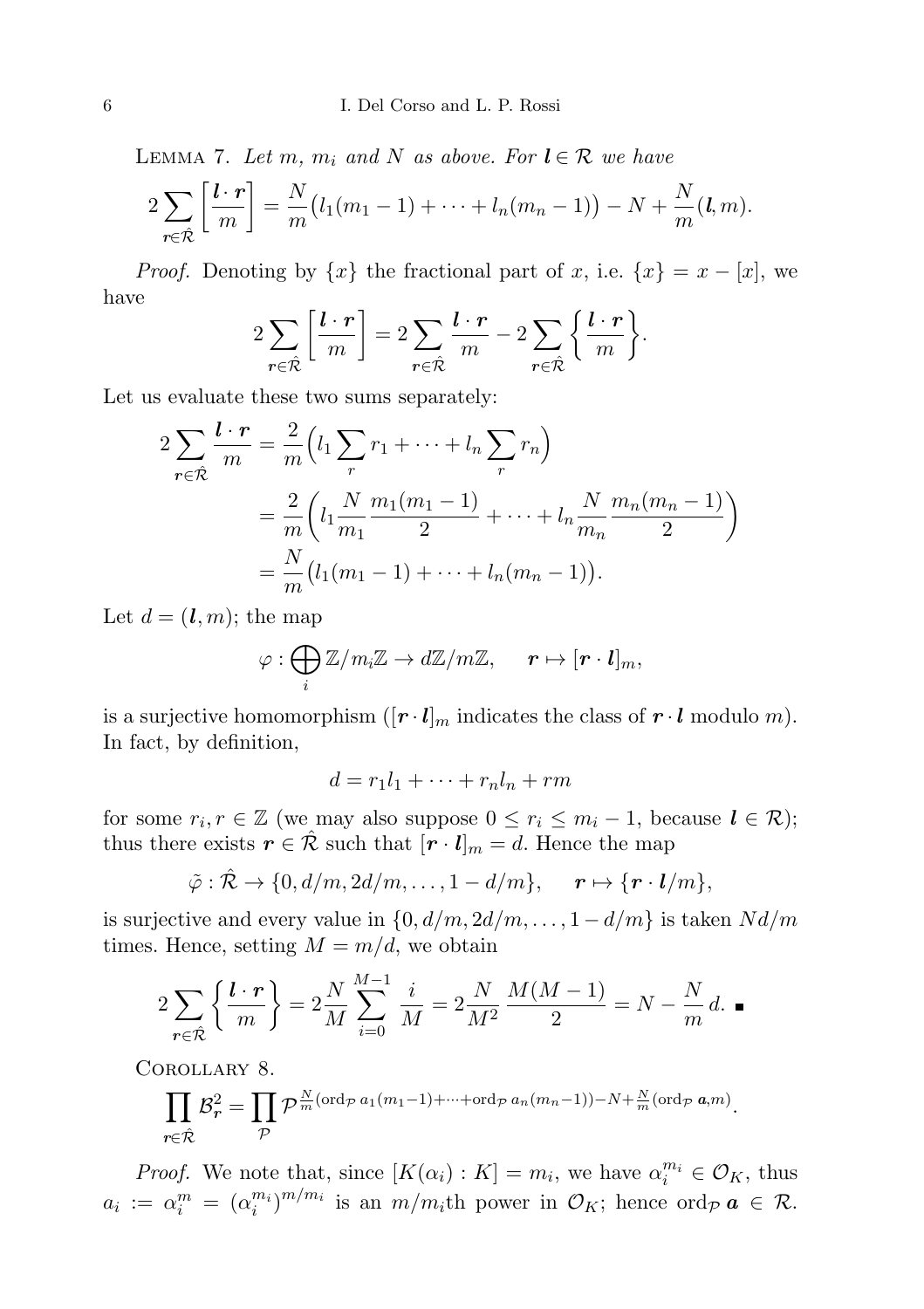Lemma [7](#page-5-0) gives

$$
\prod_{r \in \hat{\mathcal{R}}} \mathcal{B}_r^2 = \prod_{\mathcal{P}} \mathcal{P}^2 \Sigma_r [r \cdot \text{ord}_{\mathcal{P}} a/m]
$$
  
= 
$$
\prod_{\mathcal{P}} \mathcal{P}^{\frac{N}{m}(\text{ord}_{\mathcal{P}} a_1(m_1 - 1) + \dots + \text{ord}_{\mathcal{P}} a_n(m_n - 1)) - N + \frac{N}{m}(\text{ord}_{\mathcal{P}} a, m)}.
$$

The following result is a generalization of the orthogonality of roots of unity, for multi-index exponents.

LEMMA 9. Let  $r \in \mathcal{R}$ . Then

$$
\sum_{l \in \mathcal{R}} \zeta_m^{l \cdot r} = N \delta_r = \begin{cases} N & \text{if } r = 0, \\ 0 & \text{if } r \neq 0. \end{cases}
$$

*Proof.* If  $r = 0$  it is clear that  $\sum_{l \in \mathcal{R}} \zeta_m^{l,r} = |\mathcal{R}| = N$ . If  $r \neq 0$  there exists  $1 \leq j \leq n$  such that  $r_j \neq 0$ . Then

$$
\sum_{l \in \mathcal{R}} \zeta_m^{l \cdot r} = \sum_{l_1, \dots, \hat{l}_j, \dots, l_n} \sum_{l_j \in \mathcal{R}_j} \zeta_m^{\sum_{i \neq j} l_i r_i} \zeta_m^{l_j r_j}
$$

$$
= \sum_{l_1, \dots, \hat{l}_j, \dots, l_n} \zeta_m^{\sum_{i \neq j} l_i r_i} \sum_{l_j \in \mathcal{R}_j} \zeta_m^{l_j r_j},
$$

and it is clear that

$$
\sum_{l_j \in \mathcal{R}_j} \zeta_m^{l_j r_j} = \sum_{k=0}^{m_j - 1} \left( \zeta_m^{m_j} \right)^{k r_j} = \sum_{k=0}^{m_j - 1} \left( \zeta_{m_j}^{r_j} \right)^k = 0
$$

since  $r_j \neq 0$ .

<span id="page-6-0"></span>PROPOSITION 10. Let the notation be as above and let  $\omega \in \mathcal{O}_L$ ,

$$
\omega = \sum_{k \in \hat{\mathcal{R}}} c_k \alpha^k, \quad c_k \in K.
$$

Then for  $r \in \hat{\mathcal{R}}$  we have  $\omega_r = N c_r \alpha^r$ .

Moreover, let  $\boldsymbol{a} = \boldsymbol{\alpha}^m \in \mathcal{O}_K^n$  and let  $\mathcal{B}_r$  be the ideals associated to  $\boldsymbol{a}$ . Then  $N c_r \mathcal{B}_r \subseteq \mathcal{O}_K$  for any  $r \in \hat{\mathcal{R}}$ .

Proof. We have

$$
\omega_r = \sum_{\sigma \in G} \sigma(\omega) \overline{\chi^r(\sigma)} = \sum_{l \in \mathcal{R}} \sigma^l(\omega) \overline{\chi^r(\sigma^l)} = \sum_{l \in \mathcal{R}} \sum_{k \in \hat{\mathcal{R}}} c_k \alpha^k \zeta_m^{l \cdot (k-r)}
$$

$$
= \sum_{k \in \hat{\mathcal{R}}} c_k \alpha^k \sum_{l \in \mathcal{R}} \zeta_m^{l \cdot (k-r)} = N c_r \alpha^r \in \mathcal{O}_L.
$$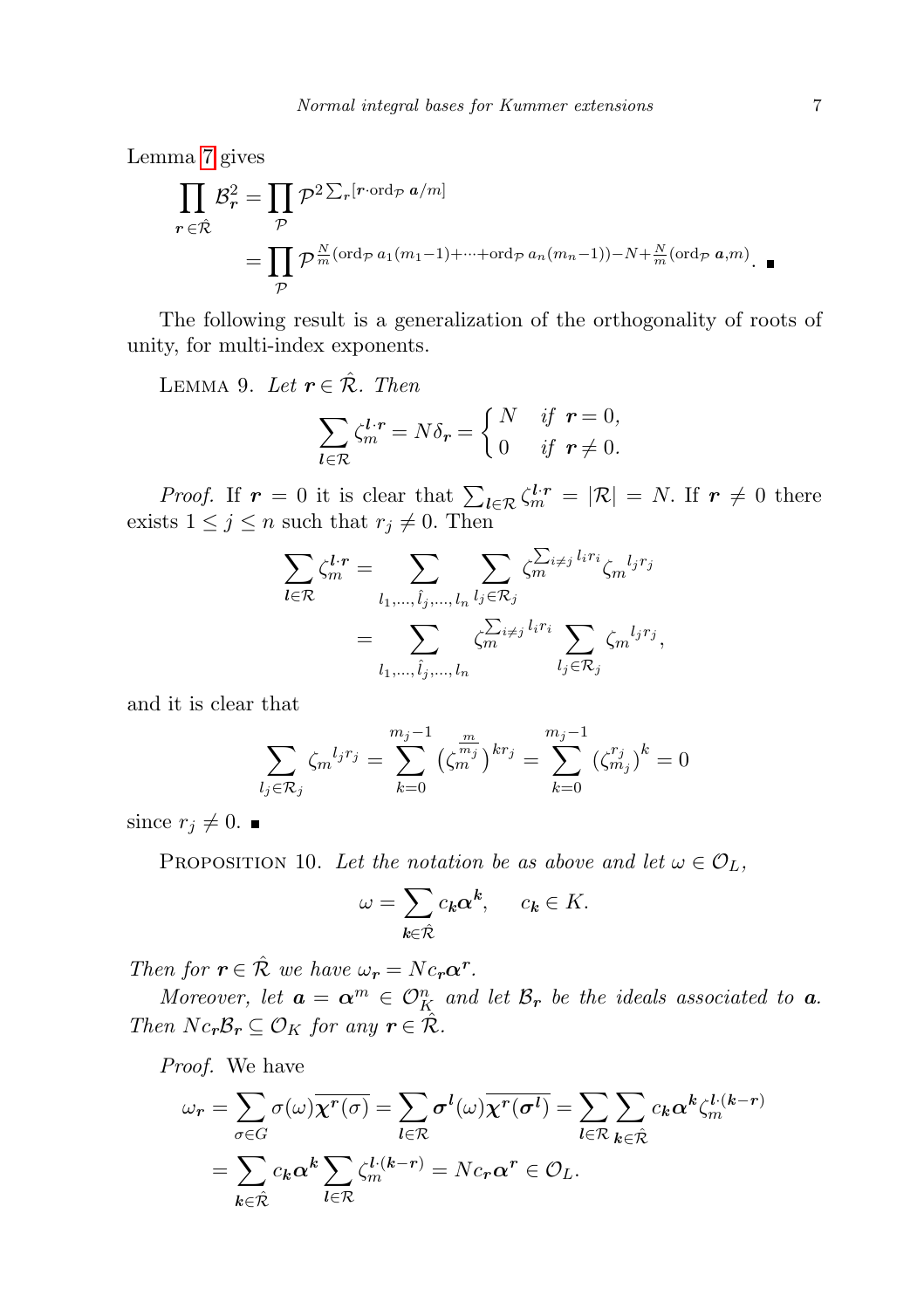Now,  $N c_r \alpha^r \in \mathcal{O}_L$  implies that  $(N c_r \alpha^r)^m \in K \cap \mathcal{O}_L = \mathcal{O}_K$ , hence

$$
(Nc_r\alpha^r)^m\mathcal{O}_K = (Nc_r)^m\mathbf{a}^r\mathcal{O}_K = (Nc_r)^m\prod_p \mathcal{P}^{r\cdot\text{ord}_{\mathcal{P}}\mathbf{a}}\mathcal{O}_K \subseteq \mathcal{O}_K.
$$

Moreover, as  $(Nc_r)^m$  is an mth power, we also have

$$
(Nc_{\boldsymbol{r}})^m \prod_{\mathcal{P}} \mathcal{P}^{[\boldsymbol{r} \cdot \boldsymbol{\operatorname{ord}}_{\mathcal{P}} \, \boldsymbol{a}/m] \, m} \subseteq \mathcal{O}_K,
$$

that is,  $(Nc_r\mathcal{B}_r)^m \subseteq \mathcal{O}_K$ , thus  $Nc_r\mathcal{B}_r \subseteq \mathcal{O}_K$ .

<span id="page-7-0"></span>THEOREM 11. Let  $L/K$  be a Kummer extension of exponent m and assume that  $L/K$  is tamely ramified. Then  $L/K$  has a NIB if and only if there exists a set of integral Kummer generators  $\alpha_1, \ldots, \alpha_n$  of L over K such that, putting  $a_i = \alpha_i^m$ ,  $\mathbf{a} = (a_1, \ldots, a_n)$ ,  $\mathbf{\alpha} = (\alpha_1, \ldots, \alpha_n)$ ,  $N = [L : K]$ , the following conditions hold:

- (i) the ideals  $\mathcal{B}_r$  associated to **a** are principal for any **r**;
- (ii) the congruence

$$
\sum_{r\in \hat{\mathcal{R}}} \frac{\pmb{\alpha}^r}{x_r}\equiv 0\ (\mathrm{mod}\ N)
$$

holds for some  $x_r \in \mathcal{O}_K$ , with  $\mathcal{B}_r = x_r \mathcal{O}_K$ .

Further, when this is the case, the integer

$$
\omega = \frac{1}{N} \sum_{r \in \hat{\mathcal{R}}} \frac{\alpha^r}{x_r}
$$

generates  $\mathcal{O}_L$  over  $\mathcal{O}_K[G]$ .

*Proof.* Let  $\alpha_1, \ldots, \alpha_n$  be a set of integral Kummer generators of L over K satisfying (i) and (ii). Let  $a_i = \alpha_i^m$ , and let  $x_r$  and  $\omega$  be as in the statement. Then, by Proposition [10,](#page-6-0)  $\omega_r = \langle \omega, \chi^r \rangle = \alpha^r / x_r$ .

It follows from Lemma [5](#page-4-0) that

$$
\operatorname{disc}_{L/K}(\mathcal{O}_K[G]\omega) = \prod_{r \in \hat{\mathcal{R}}} \omega_r^2 \mathcal{O}_K = \frac{\prod_i \alpha_i^{N(m_i - 1)}}{(\prod_r x_r)^2} \mathcal{O}_K
$$

$$
= \frac{\prod_i a_i^{\frac{N}{m}(m_i - 1)}}{(\prod_r x_r)^2} \mathcal{O}_K = \prod_{\mathcal{P}} \mathcal{P}^{\frac{N}{m}(\text{ord}_{\mathcal{P}} a_1(m_1 - 1) + \dots + \text{ord}_{\mathcal{P}} a_n(m_n - 1))} \prod_{r \in \hat{\mathcal{R}}} \mathcal{B}_r^{-2},
$$

and, by Corollary [8,](#page-5-1)

(1) 
$$
\operatorname{disc}_{L/K}(\mathcal{O}_K[G]\omega) = \prod_{\mathcal{P}} \mathcal{P}^{N-\frac{N}{m}(\operatorname{ord}_{\mathcal{P}} a,m)}.
$$

The last equation and Corollary [4](#page-3-0) show that

<span id="page-7-1"></span>
$$
disc(L/K) = disc_{L/K}(\mathcal{O}_K[G]\omega),
$$

and, since  $\omega$  is an integer, this ensures that  $\mathcal{O}_L = \mathcal{O}_K[G]\omega$ .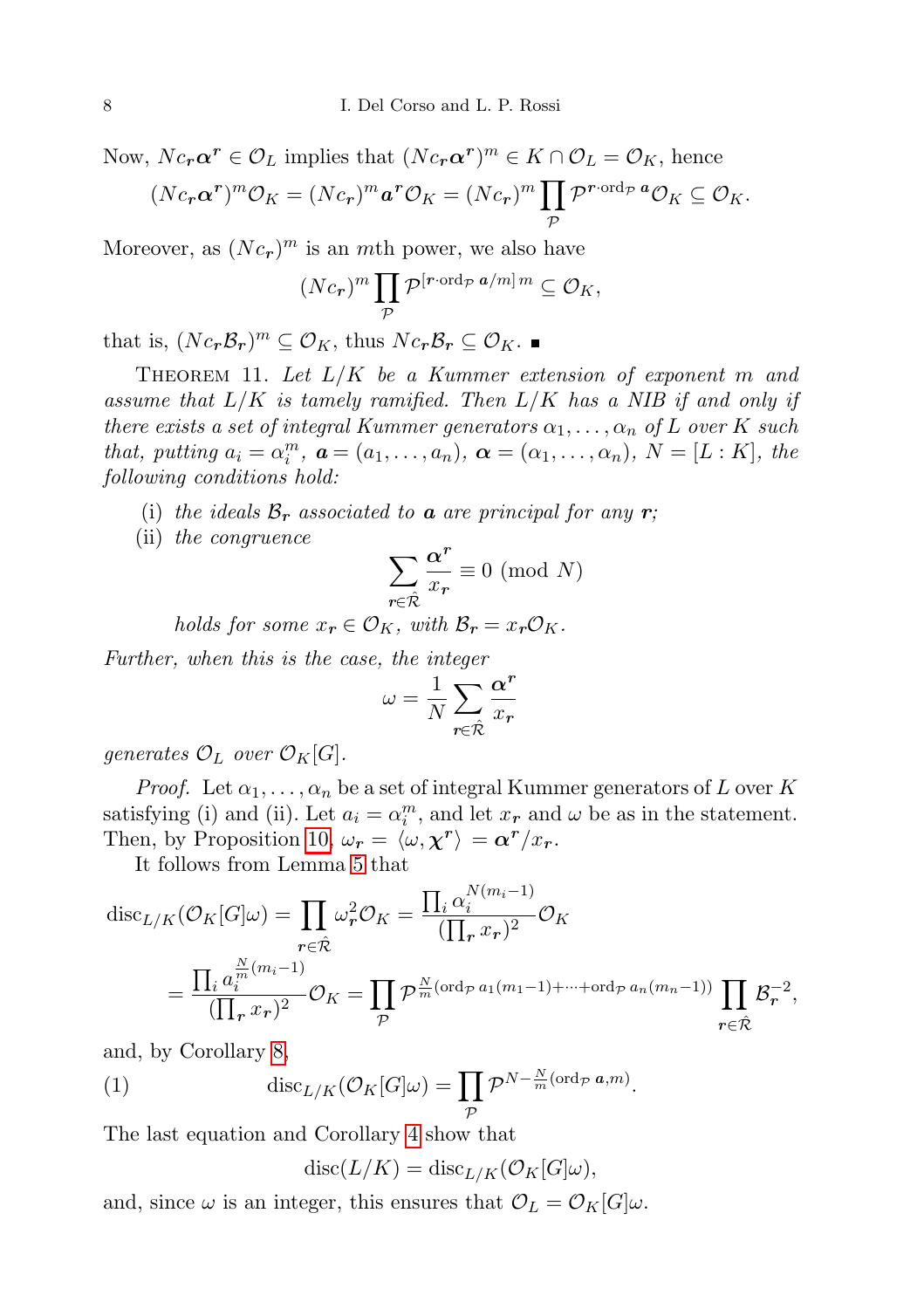Assume now that  $\mathcal{O}_L = \mathcal{O}_K[G]\omega$ , for some  $\omega \in \mathcal{O}_L$ . Let  $\alpha_1, \ldots, \alpha_n$  be a set of integral Kummer generators of L over K and put  $a_i = \alpha_i^m \in \mathcal{O}_K$ . Denote by  $\mathcal{B}_r$  the ideals associated to  $\mathbf{a} = (a_1, \ldots, a_n)$ .

The set  $\{\alpha^r\}_{r \in \hat{\mathcal{R}}}$  is a K-basis of L, hence we can write  $\omega = \sum_{r \in \hat{\mathcal{R}}} c_r \alpha^r$ with  $c_r \in K$ , and, from Lemma [5](#page-4-0) and Proposition [10,](#page-6-0) we get

<span id="page-8-0"></span>(2) 
$$
\operatorname{disc}_{L/K}(\mathcal{O}_K[G]\omega) = \prod_{r \in \hat{\mathcal{R}}} \omega_r^2 \mathcal{O}_K = \prod_i a_i^{\frac{N}{m}(m_i - 1)} \Big(\prod_{r \in \hat{\mathcal{R}}} N c_r\Big)^2 \mathcal{O}_K.
$$

Since  $\mathcal{O}_L = \mathcal{O}_K[G]\omega$ , by comparing the values of the two discriminants given in [\(2\)](#page-8-0) and in Corollary [4](#page-3-0) we get

$$
\prod_{\mathcal{P}} \mathcal{P}^{\frac{N}{m}(\text{ord}_{\mathcal{P}} a_1(m_1-1)+\cdots+\text{ord}_{\mathcal{P}} a_n(m_n-1))} \Big(\prod_{r \in \hat{\mathcal{R}}} N c_r\Big)^2 = \prod_{\mathcal{P}} \mathcal{P}^{N-\frac{N}{m}(\text{ord}_{\mathcal{P}} a,m)},
$$

or, equivalently,

$$
\left(\prod_{r\in\hat{\mathcal{R}}}Nc_r\right)^2\prod_{\mathcal{P}}\mathcal{P}_m^{\frac{N}{m}(\text{ord}_{\mathcal{P}}a_1(m_1-1)+\cdots+\text{ord}_{\mathcal{P}}a_n(m_n-1))-N+\frac{N}{m}(\text{ord}_{\mathcal{P}}a,m)}=\mathcal{O}_K,
$$

and, using Corollary [8,](#page-5-1)

$$
\prod_{r \in \hat{\mathcal{R}}} N c_r \mathcal{B}_r = \mathcal{O}_K.
$$

Now, from Proposition [10](#page-6-0) we deduce that all the ideals  $N c_r B_r$  are integral ideals, so we must have  $N c_r \mathcal{B}_r = \mathcal{O}_K$  for all  $r \in \mathcal{R}$ , i.e.  $\mathcal{B}_r =$  $(Nc_r )^{-1} \mathcal{O}_K$ .

Finally, choosing  $x_r = (N c_r)^{-1}$  we get

$$
\sum_{r \in \hat{\mathcal{R}}} \frac{\alpha^r}{x_r} = \sum_{r \in \hat{\mathcal{R}}} N c_r \alpha^r = N \omega \equiv 0 \pmod{N}.
$$

COROLLARY 12. Let  $L = K(\sqrt{\frac{2\pi}{\epsilon}})$  $\overline{\bm{a}})$  with  $(a_i,m)=1$  for all i, and assume that conditions (i) and (ii) of Theorem [11](#page-7-0) hold for  $L/K$ . Then  $L/K$  is tame and has a NIB.

Proof. Let

$$
\omega = \frac{1}{N} \sum_{r \in \hat{\mathcal{R}}} \frac{\alpha^r}{x_r},
$$

as in the theorem. We note that equation [\(1\)](#page-7-1) does not depend on tame ramification; hence, also in this case we have

$$
\mathrm{disc}_{L/K}(\mathcal{O}_K[G]\omega) = \prod_{\mathcal{P}} \mathcal{P}^{N-\frac{N}{m}(\mathrm{ord}_{\mathcal{P}} \ a,m)}.
$$

Now, as  $(a_i, m) = 1$  for all i, the last equation ensures that  ${\rm disc}_{L/K}(\mathcal{O}_K[G]\omega)$ is coprime to m; since  $\omega \in \mathcal{O}_L$  it is clear that

$$
disc(L/K) | disc_{L/K}(\mathcal{O}_K[G]\omega),
$$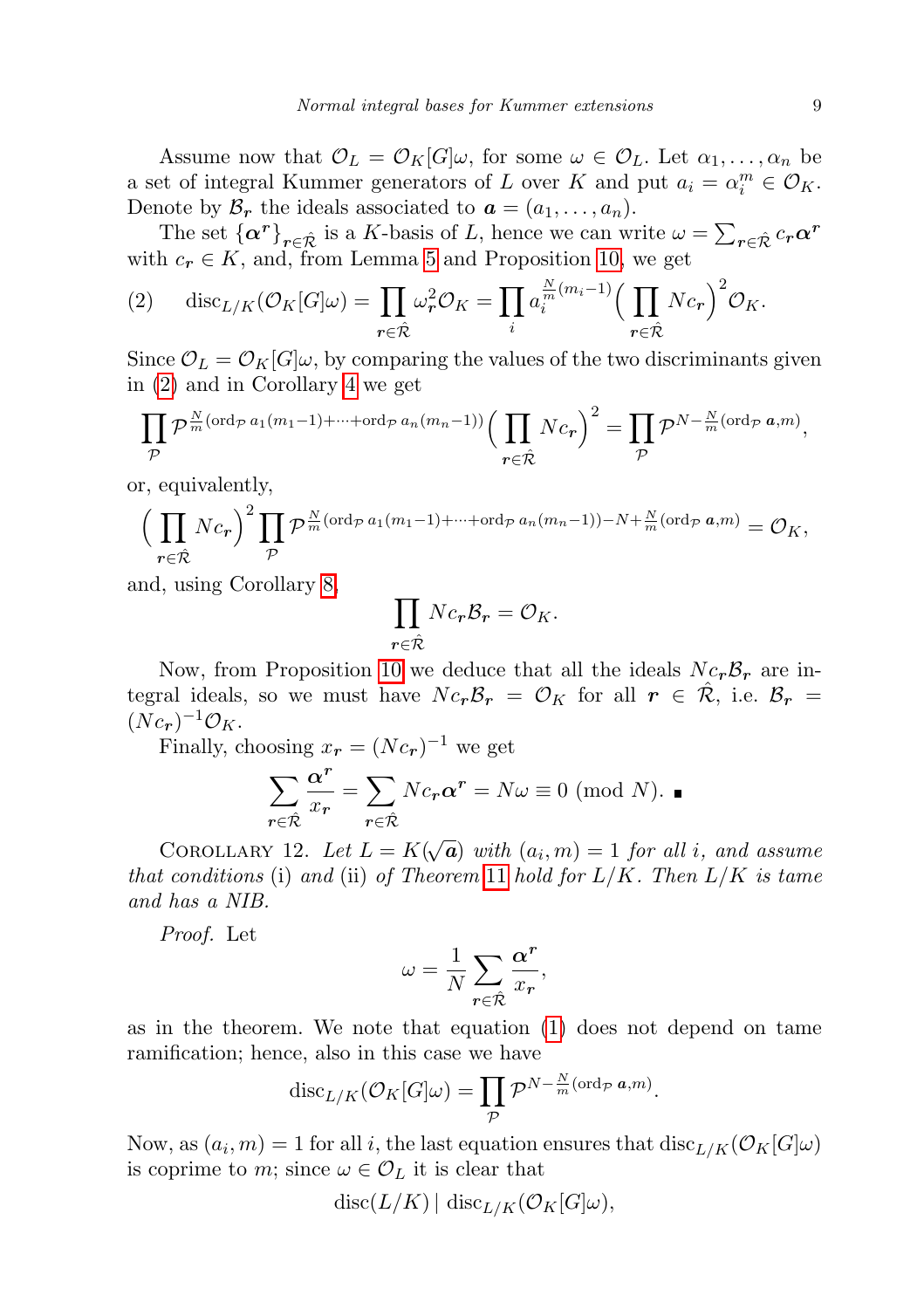thus  $L/K$  is tamely ramified. The existence of the NIB follows from Theo-rem [11.](#page-7-0)  $\blacksquare$ 

Let  $L/K$  be a number field extension, let  $v_1, \ldots, v_n$  be a K-basis of L and let  $\mathcal I$  be the fractional ideal of  $\mathcal O_K$  such that

$$
disc(L/K) = \mathcal{I}^2 \operatorname{disc}_{L/K}(v_1, \ldots, v_n).
$$

We recall that the *Steinitz class* of the extension  $L/K$  is the class of  $\mathcal I$  in the ideal class group of K. The following proposition generalizes  $[5, Prop.$  $[5, Prop.$ 2.5] and [\[3,](#page-22-2) Prop. 1].

<span id="page-9-0"></span>PROPOSITION 13. Let  $L/K$  be a tame Kummer extension of exponent m, I ROPOSITION 13. Let  $L/K$  be a tame Kammer extension of exponent in,<br>let  $\mathbf{a} \in \mathcal{O}_K^n$  be such that  $L = K(\sqrt[m]{\mathbf{a}})$  and let  $\mathcal{B}_r$  be the ideals associated to **a**. Then the Steinitz class of  $L/K$  is the ideal class of  $(\prod_{r \in \hat{\mathcal{R}}} \mathcal{B}_r)^{-1}$ . In particular,  $\mathcal{O}_L$  is free over  $\mathcal{O}_K$  if and only if the ideal  $\prod_{r \in \hat{\mathcal{R}}} \mathcal{B}_r$  is principal.

Proof. Since the extension is tamely ramified, by Corollary [4](#page-3-0) we have

$$
\mathrm{disc}(L/K) = \prod_{\mathcal{P}} \mathcal{P}^{N-\frac{N}{m}(\mathrm{ord}_{\mathcal{P}} \ a,m)}.
$$

On the other hand, the discriminant disc<sub>L/K</sub>{( $\sqrt[m]{a}^r$ )<sub>r∈ $\hat{\mathcal{R}}$ </sub>} is the square of the determinant of the matrix  $\{\sigma^I(\sqrt[m]{a}^r)\}\$ and this matrix is the tensor product (or Kronecker product) of the matrices  $\{\sigma_i^{l_i}(\sqrt[m]{a_i^{r_i}})\}$  for  $i = 1, ..., n$ . It follows (see for example [\[1,](#page-21-0) Prop. 2.14]) that

$$
\mathrm{disc}_{L/K}(\sqrt[m]{\bm{a}}^{\bm{r}})_{\bm{r}\in\hat{\mathcal{R}}}=\prod_{i=1}^n\big[\mathrm{disc}_{K(\sqrt[m]{a_i})/K}\left(1,\sqrt[m]{a_i},\sqrt[m]{a_i}^2,\ldots,\sqrt[m]{a_i}^{m_i-1}\right)\big]^{N/m_i}.
$$

We recall that  $\tilde{a}_i := a_i^{m_i/m} \in K$  and  $K(\sqrt[m]{a_i}) = K(\sqrt[m_i]{\sqrt[n_i]{a_i}})$  $(\overline{a}_i)$ , thus the standard discriminant calculation gives

$$
\mathrm{disc}_{K(\sqrt[m]{a_i})/K}\left(1,\sqrt[m]{a_i},\sqrt[m]{a_i^2},\ldots,\sqrt[m]{a_i}^{m_i-1}\right)=m_i^{m_i}a_i^{\frac{m_i}{m}(m_i-1)}.
$$

Hence we have

$$
\operatorname{disc}_{L/K}(\sqrt[m]{a}^r)_{r \in \hat{\mathcal{R}}} = \prod_{i=1}^n (m_i^{m_i} a_i^{\frac{m_i}{m}(m_i-1)})^{N/m_i} O_K = N^N \prod_{i=1}^n a_i^{\frac{N}{m}(m_i-1)} O_K
$$
  
=  $N^N \prod_{\mathcal{P}} \mathcal{P}^{\sum_i \frac{N}{m} \operatorname{ord}_{\mathcal{P}}(a_i)(m_i-1)},$ 

thus

$$
\mathcal{I}^{-2} = N^N \prod_{\mathcal{P}} \mathcal{P}^{\sum_i \frac{N}{m} \operatorname{ord}_{\mathcal{P}}(a_i)(m_i-1) - N + \frac{N}{m} (\operatorname{ord}_{\mathcal{P}} a, m)},
$$

and, by Corollary [8,](#page-5-1)

$$
\mathcal{I}^{-2} = N^N \prod_{r \in \hat{\mathcal{R}}} \mathcal{B}_r^2.
$$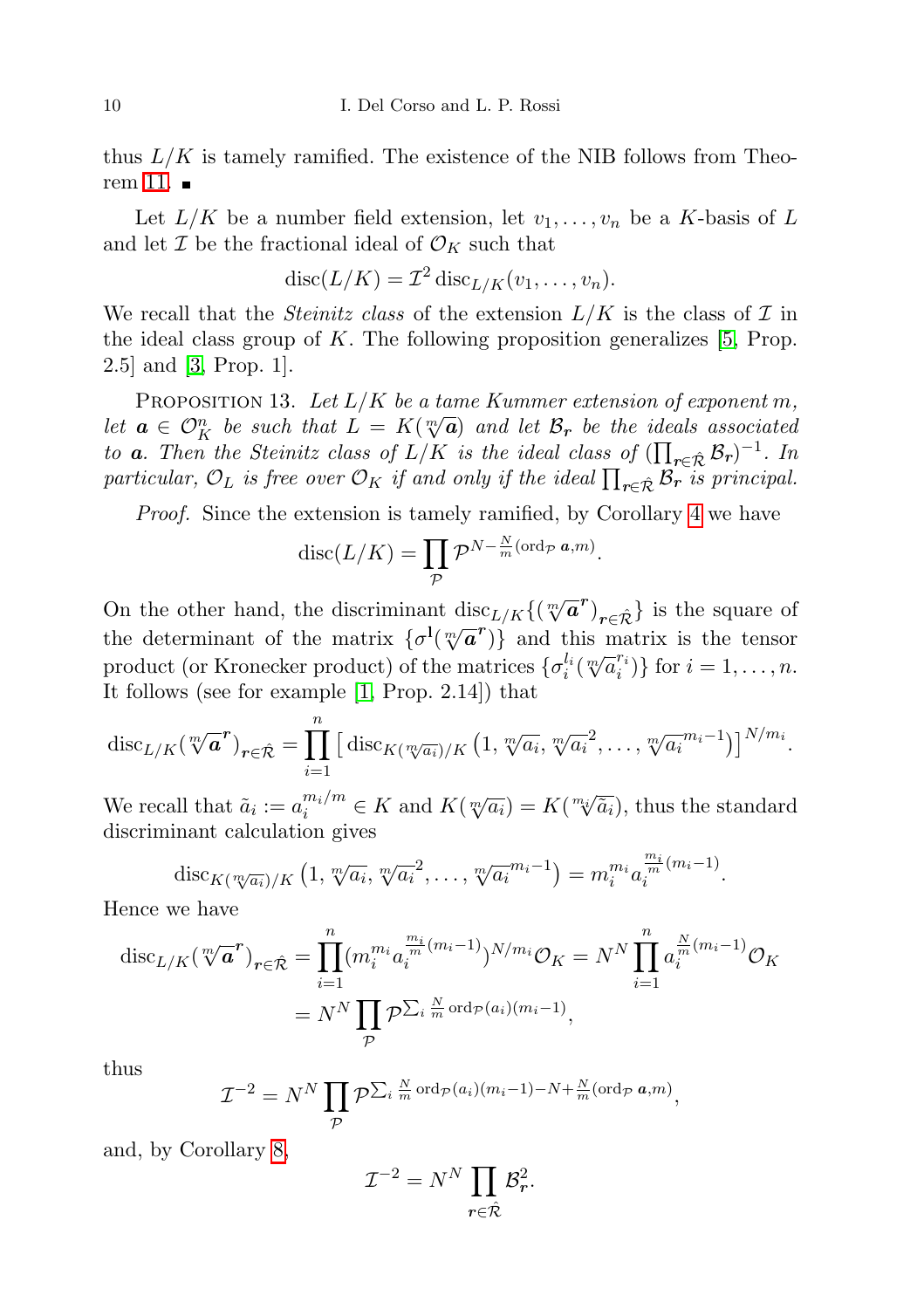If  $N$  is even we have

$$
\mathcal{I}^{-1} = N^{N/2} \prod_{\boldsymbol{r} \in \hat{\mathcal{R}}} \mathcal{B}_{\boldsymbol{r}};
$$

if  $N$  is odd we have

$$
N\mathcal{O}_K = p_1^{a_1} \cdots p_r^{a_r} \mathcal{O}_K = (1 - \zeta_{p_1})^{(p_1 - 1)a_1} \cdots (1 - \zeta_{p_r})^{(p_r - 1)a_r} \mathcal{O}_K
$$

with  $p_i$  odd primes, hence

$$
\mathcal{I}^{-1} = (1 - \zeta_{p_1})^{(p_1 - 1)a_1/2} \cdots (1 - \zeta_{p_r})^{(p_r - 1)a_r/2} \prod_{r \in \hat{\mathcal{R}}} \mathcal{B}_r.
$$

In both cases it is clear that the class of  $\mathcal I$  coincides with the class of  $\left(\prod_{r\in\hat{\mathcal{R}}}\mathcal{B}_r\right)^{-1}.$ 

**3. The case**  $\mathbb{Q}(\zeta_m, \sqrt[m]{a})$ . In this section we study the particular case of **3.** The case  $\mathbb{Q}(\zeta_m, \sqrt[n]{a})$  with  $a = \{a_1, \ldots, a_n\} \subset \mathbb{Q}$ . In the first subsection, we extensions  $\mathbb{Q}(\zeta_m, \sqrt[n]{a})$  with  $a = \{a_1, \ldots, a_n\}$ give necessary and sufficient explicit conditions for these kind of extensions to be tamely ramified, the final result being contained in Proposition [24](#page-14-0) and in Corollary [25.](#page-14-1) In the second subsection, we prove that in the case of tame ramification, these extensions always have an integral basis; this is equivalent to the Steinitz class of the extension being trivial (see the end of Section [2\)](#page-1-0). In the third subsection, we study the problem of the existence of a normal integral basis in the case when the exponent  $m$  of the extension is square-free and  $(a_i, m) = 1$  for all *i*; we show that, for non-cyclic extensions, tame ramification is not a sufficient condition. In the last subsection, we present further examples.

<span id="page-10-0"></span>**3.1. Tameness conditions.** In the following we study the ramification **i.1. Tallieness conditions.** In the following we study the randication in extensions  $\mathbb{Q}(\zeta_m, \sqrt[m]{a})/\mathbb{Q}(\zeta_m)$ , with  $a \in \mathbb{Q}$ . The goal is Proposition [24,](#page-14-0) in which we give an explicit criterion for tame ramification in such extensions.

<span id="page-10-3"></span>LEMMA 14 ([\[12,](#page-22-7) Ch. 6, Thm. 9.1]). Let F be a field and let  $n \geq 2$ . Let  $a \in F^*$  and assume that for all prime numbers p such that  $p \mid n$  we have  $a \notin (F^*)^p$ , and if  $4 \mid n$  then  $a \notin -4(F^*)^4$ . Then  $x^n - a$  is irreducible in  $F[x]$ .

<span id="page-10-1"></span>COROLLARY 15. Let p be an odd prime and let  $F$  be a p-adic field such that  $\zeta_p \notin F$ . Let  $b \in F^* \setminus (F^*)^p$  and let  $\beta \in \bar{\mathbb{Q}}_p$  such that  $\beta^p = b$ . Then  $F(\beta)/F$  has degree p and it is not normal.

Proof. This immediately follows from the lemma and the assumption  $\zeta_p \notin F$ .  $\blacksquare$ 

<span id="page-10-2"></span>LEMMA 16. Let  $p$  be an odd prime and let  $F$  be a p-adic field such that  $\zeta_p \notin F$ . Let  $k, n \in \mathbb{N}$  with  $k \leq n$ , and let  $b \in F$  and  $\beta \in \overline{F}$  be such that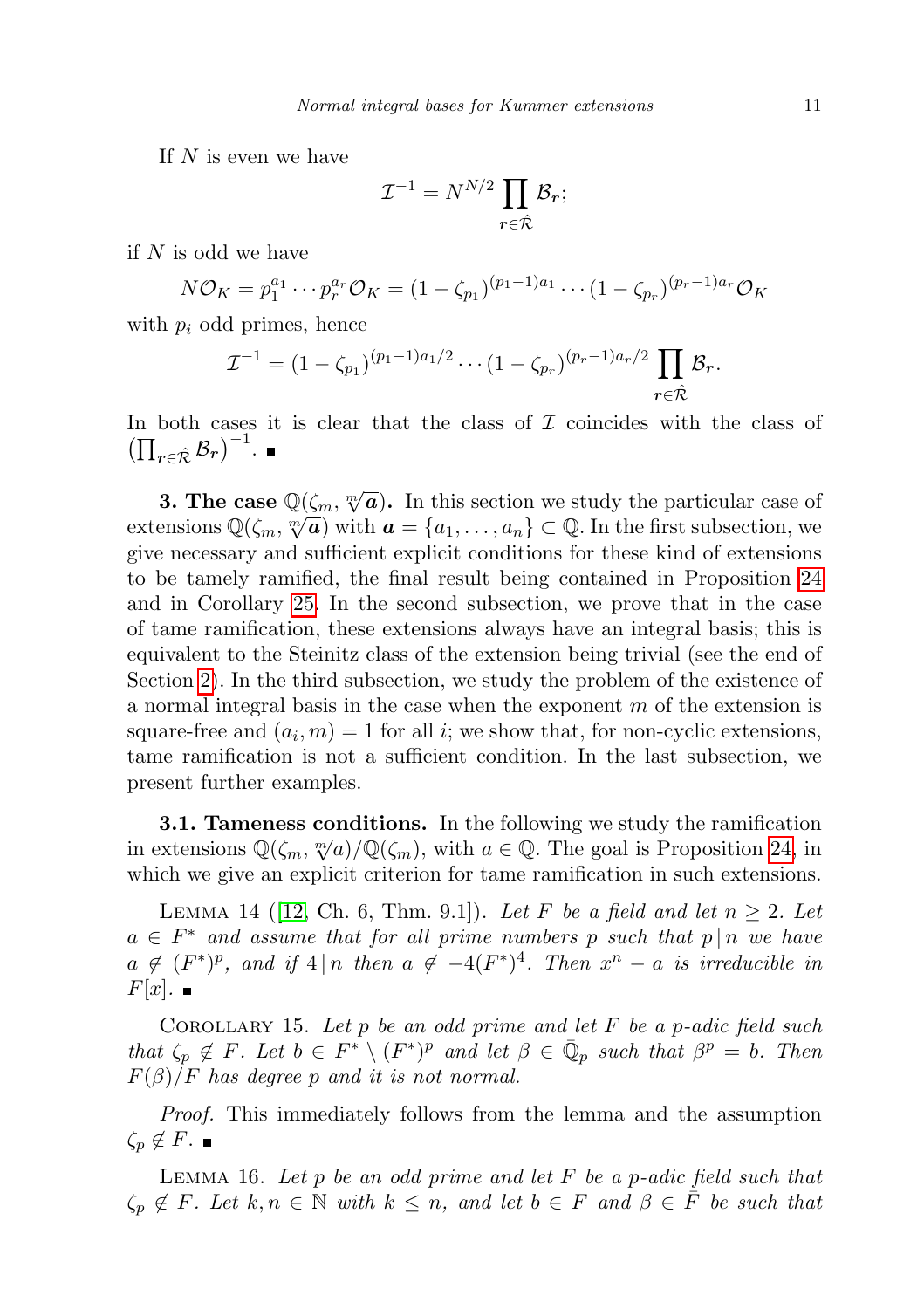$\beta^{p^k}=b$ . Then

$$
[F(\zeta_{p^n}, \beta) : F(\zeta_{p^n})] = [F(\beta) : F].
$$

In particular, if  $b \in F^* \setminus (F^*)^p$ , then  $[F(\zeta_{p^n}, {^{p^k}\!\sqrt{b}}) : F(\zeta_{p^n})] = p^k$ .

*Proof.* Clearly if  $b \in (F^*)^{p^k}$  both extensions are trivial. Assume now that  $b \notin (F^*)^{p^k}$ . Let  $r \in \{0, \ldots, k-1\}$  be such that  $b \in (F^*)^{p^r} \setminus (F^*)^{p^{r+1}}$ , let  $c \in F \setminus (F^*)^p$  be such that  $c^{p^r} = b$  and let  $s = k - r$ . With this notation, we have  $\beta^{p^s} = c$ , hence  $[F(\beta):F] = p^s$ .

There  $P^2 = c$ , hence  $[P(\beta): F] = p$ .<br>On the other hand, by Kummer theory,  $F(\zeta_{p^n}, \beta) = F(\zeta_{p^n}, {p^s \sqrt{\overline{C}}})$  has On the other hand, by Kunnifer theory,  $F(\zeta_{p^n}, \beta) = F(\zeta_{p^n}, \gamma c)$  has degree  $p^s$  unless  $\gamma = \sqrt[p]{c} \in F(\zeta_{p^n})$ ; however, the last condition cannot hold since it would imply that  $F \subset F(\gamma) \subset F(\zeta_{p^n})$ , but  $F(\zeta_{p^n})/F$  is cyclic, whereas, by Corollary [15,](#page-10-1)  $F(\gamma)/F$  is not normal.

<span id="page-11-0"></span>LEMMA 17. Let  $p$  be an odd prime and let  $F$  be a  $p$ -adic field with ramification index over  $\mathbb{Q}_p$  coprime to p. Let  $k, n \in \mathbb{N}$  with  $k \leq n$  and let  $b \in F^*$ . Then the extension  $F(\zeta_{p^n}, {^{p^k}\!\sqrt{b}})/F(\zeta_{p^n})$  is totally ramified and not trivial if  $b \notin (F^*)^{p^k}$ , and it is trivial if  $b \in (F^*)^{p^k}$ .

*Proof.* Clearly if  $b \in (F^*)^{p^k}$  the extension is trivial. Assume now that  $b \notin (F^*)^{p^k}$ . Let  $r \in \{0, \ldots, k-1\}$  be such that  $b \in (F^*)^{p^r} \setminus (F^*)^{p^{r+1}}$ , let  $c \in F \setminus (F^*)^p$  be such that  $c^{p^r} = b$  and let  $s = k - r$ . With this notation,  $F(\zeta_{p^n}, \sqrt[p]{b}) = F(\zeta_{p^n}, \sqrt[p]{c})$  is a cyclic extension of  $F(\zeta_{p^n})$  and, by Lemma [16,](#page-10-2) it has degree  $p^s > 1$ .

We claim that this extension is totally ramified. If not, its degree  $p$  subexwe claim that this extension is totally raining in not, its degree p subex-<br>tension  $F(\zeta_{p^n}, \psi_C)/F(\zeta_{p^n})$  would be unramified. Denote by U the degree p dension  $P(\varsigma_{p^n}, \varsigma_{p^n})$  would be unramified. Denote by  $\upsilon$  the degree  $p$  unramified extension of  $F$ ; then  $U \subseteq F(\varsigma_{p^n}, \varsigma_{p^n})$ . Moreover, our hypothesis on the ramification index of F guarantees that  $F(\zeta_{p^n}) \cap U = F$  and Solution is that  $F(\zeta_{p^n}, \psi_C) = F(\zeta_{p^n})U$ , and this implies that  $F(\zeta_{p^n}, \psi_C)/F$  is abelian since it is the compositum of two linearly disjoint abelian extensions of  $F$ . This It is the compositum of two mearly disjoint abendiff extensions of F. This gives a contradiction since, by Corollary [15,](#page-10-1) the subextension  $F(\sqrt[p]{c})/F$  is not normal.

<span id="page-11-1"></span>COROLLARY 18. Let  $m, k \in \mathbb{N}$ , let p be an odd prime number and assume  $p^k \mid m$ . Let F be a p-adic field with ramification index over  $\mathbb{Q}_p$  coprime to p, and let  $b \in F^*$ . Then the extension  $F(\zeta_m, {^{p^k}\!}\langle \bar{b})/F(\zeta_m)$  is totally ramified<br>p, and let  $b \in F^*$ . Then the extension  $F(\zeta_m, {^{p^k}\!}\langle \bar{b})/F(\zeta_m)$  is totally ramified and not trivial if  $b \notin (F^*)^{p^k}$ , and it is trivial if  $b \in (F^*)^{p^k}$ .

*Proof.* Let  $m = p^n m'$  with  $(m', p) = 1$ , then  $n \geq k$ . The corollary follows from observing that  $F(\zeta_m, \frac{p^k}{\sqrt{b}})/F(\zeta_m)$  is the translate of  $F(\zeta_{p^n}, \frac{p^k}{\sqrt{b}})/F(\zeta_{p^n})$ by the unramified extension  $F(\zeta_{m'})$  and from Lemma [17.](#page-11-0)

<span id="page-11-2"></span>For simplicity of notation the following proposition is stated in the case when the base field is Q. However, it is easy to extend it to a number field with ramification index over  $\mathbb Q$  coprime to m.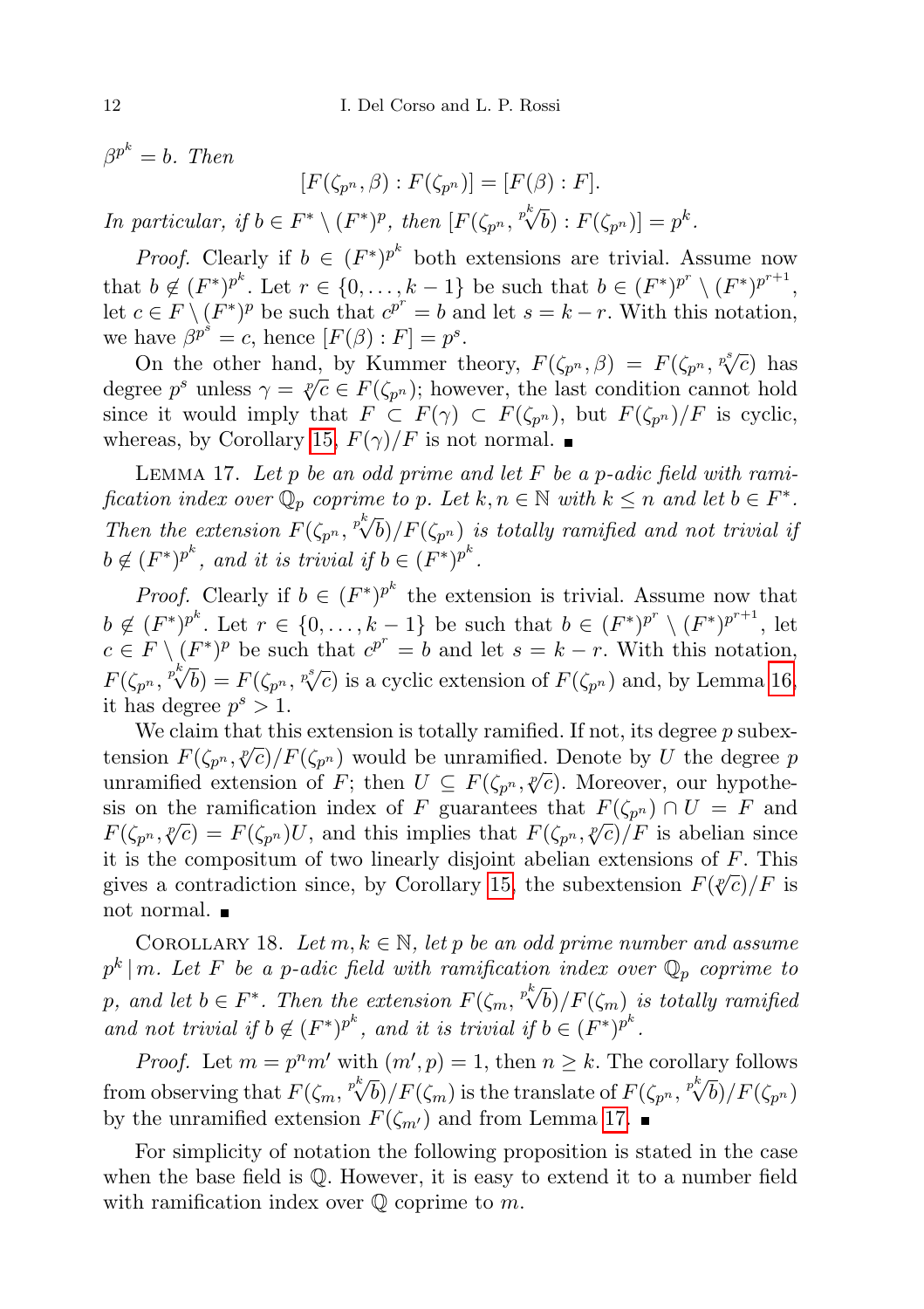PROPOSITION 19. Let  $m \in \mathbb{N}$  be an odd number, let  $m = p_1^{n_1} \cdots p_r^{n_r}$  be its factorization into prime numbers and let  $a \in \mathbb{Q}^*$ . Then

 $\mathbb{Q}(\zeta_m, \sqrt[m]{a})/\mathbb{Q}(\zeta_m)$  is tamely ramified  $\Leftrightarrow a \in (\mathbb{Q}_{p_i}^*)^{p_i^{n_i}}$  for all  $i = 1, \ldots, r$ .

*Proof.* The extension  $\mathbb{Q}(\zeta_m, \sqrt[m]{a})/\mathbb{Q}(\zeta_m)$  is a Kummer extension and its degree is a divisor of  $m$ . It follows that it is tamely ramified if and only if the primes over the  $p_i$  are tamely ramified. Since ramification is a local m the primes over the  $p_i$  are tamely rammed. Since rammedition is a local property, this is equivalent to the extensions  $\mathbb{Q}_{p_i}(\zeta_m, \sqrt[m]{a})/\mathbb{Q}_{p_i}(\zeta_m)$  being tame for  $i = 1, \ldots, r$ .

Assume that  $a \in (\mathbb{Q}_{p_i}^*)^{p_i^{n_i}}$  for all  $i = 1, \ldots, r$ ; clearly we have  $\mathbb{Q}_{p_i}(\zeta_m) =$ Assume that  $a \in (\mathfrak{C}_{p_i})^{\mathfrak{C}}$  for all i. It follows that  $\mathbb{Q}_{p_i}(\zeta_m, \mathfrak{N}^{\mathfrak{C}}) = \mathbb{Q}_{p_i}(\zeta_m, \mathfrak{N}^{\mathfrak{C}})$  $b_i)$  (where  $b_i \in \mathbb{Q}_{p_i}$  is such that  $a = b^{p_i^{n_i}}$  and  $m_i = m/p_i^{n_i}$ , and this extension is tamely ramified over  $\mathbb{Q}_{p_i}(\zeta_m)$  since its degree is coprime to  $p_i$ .

Conversely, assume that the extensions  $\mathbb{Q}_{p_i}(\zeta_m, \sqrt[m]{a})/\mathbb{Q}_{p_i}(\zeta_m)$  are tame for  $i = 1, \ldots, r$ ; then the subextensions  $\mathbb{Q}_{p_i}(\zeta_m, \stackrel{p_i}{\cdots}, \overline{\zeta}_l) / \mathbb{Q}_{p_i}(\zeta_m)$  are tamely ramified: since the degree of each of these extensions is a power of  $p$ , these extensions are tame if and only if they are unramified and, by Corollary [18,](#page-11-1) if and only if  $a \in (\mathbb{Q}_{p_i}^*)^{p_i^{n_i}}$  for all  $i = 1, \ldots, r$ .

In the case  $p = 2$  the situation is a bit different, and this is due to the fact that  $\zeta_2 \in \mathbb{Q}_2$ .

<span id="page-12-0"></span>LEMMA 20. Let  $b \in \mathbb{Q}_2^* \setminus \pm (\mathbb{Q}_2^*)^2$  and let  $\beta \in \bar{\mathbb{Q}}_2$  be such that  $\beta^4 = b$ . Then  $\mathbb{Q}_2(\beta)/\mathbb{Q}_2$  is not normal.

*Proof.* By Lemma [14,](#page-10-3) our choice of b guarantees that the polynomial  $x^4$ b is irreducible, so its splitting field is  $\mathbb{Q}_2(\beta, i)$ . It follows that, if  $\mathbb{Q}_2(\beta)/\mathbb{Q}_p$ is normal, then  $i \in \mathbb{Q}_2(\beta)$  and, by Kummer theory, b is a square in  $\mathbb{Q}_2(i)$ . This cannot occur since  $b \notin \pm (\mathbb{Q}_2^*)^2$ .

<span id="page-12-1"></span>LEMMA 21. Let  $b \in \mathbb{Q}_2^*$  and let  $n \geq 3$ . The extension  $\mathbb{Q}_2(\zeta_{2^n}, \sqrt{b})/\mathbb{Q}_2(\zeta_{2^n})$ is unramified or trivial according to whether  $b \in \pm 5(\mathbb{Q}_2^*)^2 \cup \pm 10(\mathbb{Q}_2^*)^2$  or  $b \in \pm (\mathbb{Q}_2^*)^2 \cup \pm 2(\mathbb{Q}_2^*)^2$ .

 $\mathcal{F}(\mathcal{L}_2) \cup \mathcal{F}(\mathcal{L}_2)$ .<br>For  $n = 2$ , the extension  $\mathbb{Q}_2(\zeta_4, \sqrt{b})/\mathbb{Q}_2(\zeta_4)$  is trivial when  $b \in \pm(\mathbb{Q}_2^*)^2$ . unramified when  $b \in \pm 5(\mathbb{Q}_2^*)^2$ , and totally ramified when  $b \in \pm 2(\mathbb{Q}_2^*)^2$  $\pm 10(\mathbb{Q}_2^*)^2$ .

*Proof.* This follows easily by combining the following three facts:  $-1$  and 2 are squares in  $\mathbb{Q}_2(\zeta_8)$ , the maximal abelian extension of exponent 2 of  $\mathbb{Q}_2$ z are squares in  $\mathbb{Q}_2(\zeta_8)$ , the maximal abelian extension of exponent z or  $\mathbb{Q}_2(i, \sqrt{2}, \sqrt{5})$ , and the unramified extension of degree 2 of  $\mathbb{Q}_2$  is  $\mathbb{Q}_2(\sqrt{5})$ .

<span id="page-12-2"></span>LEMMA 22. Let  $b \in \mathbb{Q}_2^*$ , let  $k, n \in \mathbb{N}$  with  $n \geq k \geq 1$  and denote by f the inertia degree of the extension  $\mathbb{Q}_2(\zeta_{2^n}, \sqrt[n]{b})/\mathbb{Q}_2(\zeta_{2^n})$ . Then  $f \leq 2$ .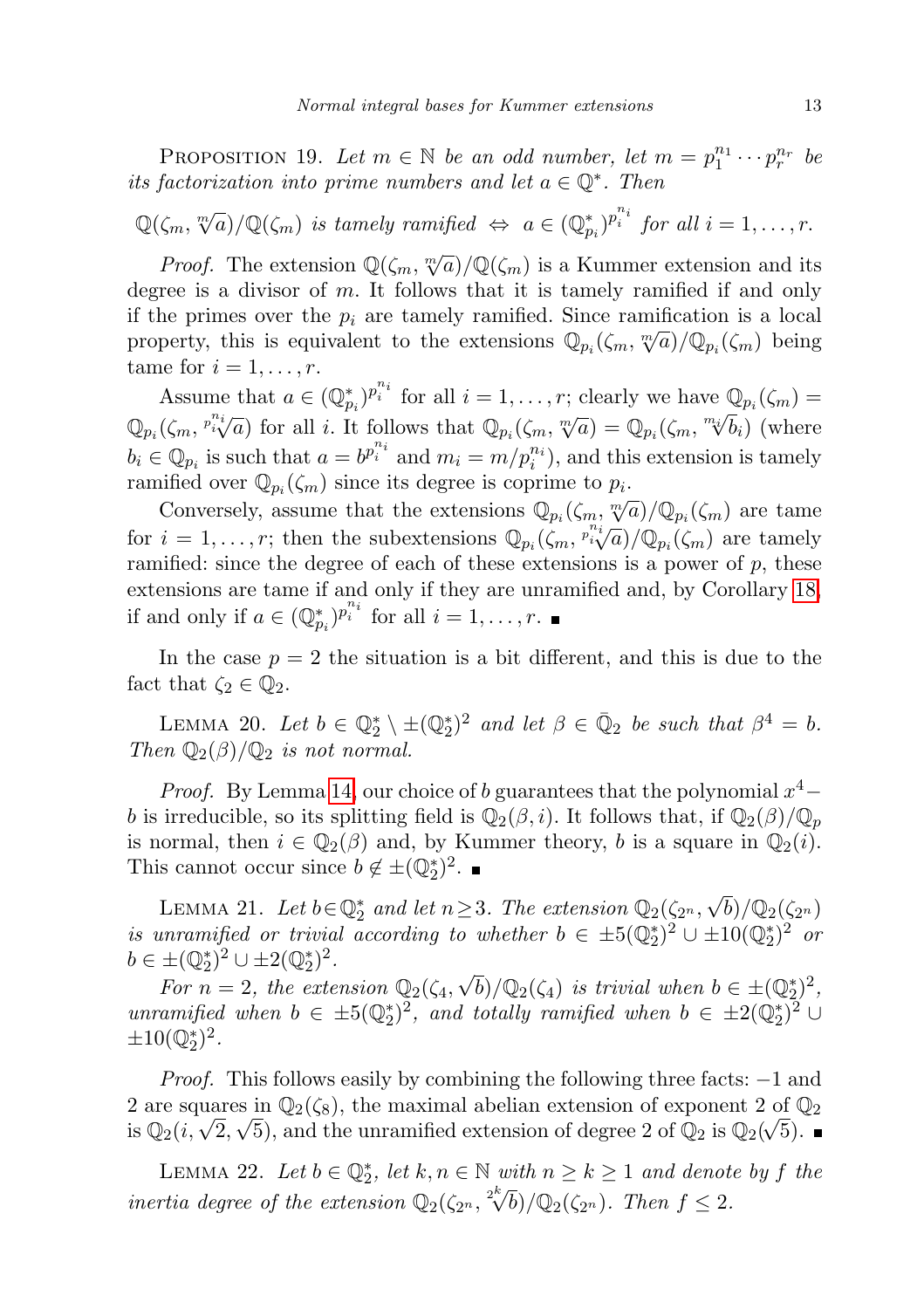*Proof.* Let  $l \leq k$  be such that  $\mathbb{Q}_2(\zeta_{2^n}, \sqrt[2^l]{b})$  is the maximal unramified subextension of  $\mathbb{Q}_2(\zeta_{2^n}, \sqrt[2^{k}]{b})/\mathbb{Q}_2(\zeta_{2^n})$ ; we note that we can assume that subclatelision of  $\mathcal{Q}_2(\mathcal{S}_2^{2n}, \mathcal{N}_2)/\mathcal{Q}_2(\mathcal{S}_2^{2n})$ , we note that we can assume that  $n > l$ : in fact, otherwise we can translate the extension  $\mathbb{Q}_2(\zeta_{2n}, \sqrt[2]{b})/\mathbb{Q}_2(\zeta_{2n})$ by  $\mathbb{Q}_2(\zeta_{2n+1})$  and this does not change the inertia degree. In this case we by  $\mathbb{Q}_2(\zeta_{2n+1})$  and this does not enange the inertial degree. In this case we<br>have  $\mathbb{Q}_2(\zeta_{2n}, \sqrt[2]{b}) = \mathbb{Q}_2(\zeta_{2n}, \sqrt[2]{-b})$ , so, by changing, if necessary, b to  $-b$  and to its square root repeatedly, we can assume  $b \notin \pm \mathbb{Q}_2^{*2}$ .

Denote by U the unramified extension of  $\mathbb{Q}_2$  of degree f. If  $f \geq 4$  then necessarily  $2^{\tilde{l}} \geq 4$ , hence, letting  $\beta \in \bar{Q}_2$  be such that  $\beta^{\tilde{4}} = b$ , we would have  $\beta \in \mathbb{Q}_2(\zeta_{2^n})$ U and its Galois group would be abelian, whereas  $\mathbb{Q}_2(\beta)$  is not normal over  $\mathbb{Q}_2$  by Lemma [20](#page-12-0) since  $b \notin \pm \mathbb{Q}_2^{*2}$ .

LEMMA 23. Let  $b \in \mathbb{Q}_2^*$  and let  $n \in \mathbb{N}$  with  $n \geq 3$ . Then the extension LEMMA 23. Let  $0 \in \mathbb{Q}_2^2$  and let  $n \in \mathbb{N}$  with  $n \geq 3$ .<br> $\mathbb{Q}_2(\zeta_{2^n}, \sqrt[n]{b})/\mathbb{Q}_2(\zeta_{2^n})$  is tame if and only if  $b \in (\mathbb{Q}_2^*)^{2^{n-1}}$ .

 $\chi_2^{(2n)}$ ,  $\chi_0^{(1)}$   $\chi_2^{(2n)}$  is tame if and only  $y \in (\mathcal{Q}_2)$ <br>The extension  $\mathbb{Q}_2(\zeta_4, \sqrt[4]{b})/\mathbb{Q}_2(\zeta_4)$  is tame if and only if either  $b \in (\mathbb{Q}_2^*)^4 \cup$  $-4(\mathbb{Q}_2^*)^4$ , in which case the extension is trivial, or  $b \in 25(\mathbb{Q}_2^*)^4 \cup -100(\bar{\mathbb{Q}}_2^*)^4$ , in which case  $f = 2$ .

*Proof.* Let us first consider the case  $n \geq 3$ .

If  $b \in (\mathbb{Q}_2^*)^{2^{n-1}}$ , then  $b = c^{2^{n-1}}$  in  $\mathbb{Q}_2$  and by Lemma [21](#page-12-1) the extension  $\mathbb{Q}_2(\zeta_{2^n}, \sqrt[2]{c})/\mathbb{Q}_2(\zeta_{2^n})$  is always unramified.

Assume now that the extension is tame; in this case the extension is necessarily unramified and by Lemma [22](#page-12-2) it has degree at most 2. It follows necessarily unramined and by Lemma 22 it has degree at most 2. It follows<br>that  $\mathbb{Q}_2(\zeta_{2^n}, \sqrt[n]{b})$  is abelian over  $\mathbb{Q}_2$  since it is a subextension of  $\mathbb{Q}_2(\zeta_{2^n}, \sqrt{5})$ , that  $\mathcal{Q}_2(\mathcal{S}_2^n, \mathcal{V}_0)$  is abelian over  $\mathcal{Q}_2$  since it is a subextension of  $\mathcal{Q}_2(\mathcal{S}_2^n, \mathcal{V}_0)$ ,<br>hence  $\mathbb{Q}_2(\sqrt[2^n]{b})$  and all its subextensions are normal and abelian over  $\mathbb{Q}_2$ ; by Lemma [20](#page-12-0) this implies that  $b \in \pm \mathbb{Q}_2^{*2}$ .

Case  $b \in \mathbb{Q}_2^{*2}$ : let  $r \geq 1$  be such that  $b \in \mathbb{Q}_2^{*2^r}$  $\mathbb{Q}_2^{*2^r}\setminus{\mathbb{Q}_2^{*2^{r+1}}}$  $i_2^{*2^{r+1}}$ ; then  $b = c^{2^r}$  with  $c \notin \mathbb{Q}_2^{*2}$ . We want to show that  $r \geq n-1$ , or, equivalently, that  $s = n-r \leq 1$ .  $c \notin \mathcal{Q}_2$ . We want to show that  $r \geq n-1$ , or, equivalently, that  $s = n-r \leq 1$ .<br>If  $s \geq 2$  then  $\sqrt[4]{c} \in \mathbb{Q}_2(\zeta_{2^n}, \sqrt{5})$ , so  $\mathbb{Q}_2(\sqrt[4]{c})/\mathbb{Q}_2$  is normal; by Lemma [20](#page-12-0) and our choice of c we have  $c \in -\mathbb{Q}_2^{*2}$ , that is,  $c = -d^2$  with  $d \in \mathbb{Q}_2^*$ . Now  $b = (-d^2)^{2^r} = d^{2^{r+1}}$ , since  $r \ge 1$ , and this is not possible, so  $b \in (\mathbb{Q}_2^*)^{2^{n-1}}$ .

Case  $b \in -\mathbb{Q}_2^2$ : we want to show that this case is not possible. Let  $b' = -b$ ; Case  $0 \in -\mathbb{Q}_2$ : we want to show that this case is not possible. Let  $0 = -0$ ;<br>then  $\mathbb{Q}_2(\zeta_{2n+1}, \sqrt[2^n]{b'}) = \mathbb{Q}_2(\zeta_{2n+1}, \sqrt[2^n]{b})$ , hence this extension is abelian over then  $\mathbb{Q}_2(\zeta_{2^{n+1}}, \sqrt{\nu}) = \mathbb{Q}_2(\zeta_{2^{n+1}}, \sqrt{\nu})$ , hence this extension is abelian over  $\mathbb{Q}_2$ . It follows that  $\mathbb{Q}_2(\sqrt[n]{-\delta})/\mathbb{Q}_2$  is normal, and, taking into account that  $b' \in \mathbb{Q}_2^{*2}$ , arguing as before we get  $b' \in (\mathbb{Q}_2^{*})^{2^{n-1}}$ , so  $b = -c^{2^{n-1}}$  with  $c \in \mathbb{Q}_2^{*}$ .

We want to show that  $\mathbb{Q}_2(\zeta_{2^n}, \sqrt[n]{-c^{2^{n-1}}}) = \mathbb{Q}_2(\zeta_{2^n}, \sqrt{(\zeta_{2^n}c)})$  cannot be contained in  $\mathbb{Q}_2(\zeta_{2^n}, \sqrt{5})$ . In fact, otherwise we would have  $\zeta_{2^n} c_{2^n} \in$  $\mathbb{Q}_2(\zeta_{2^n})^{*2}$  (with  $\epsilon = 0, 1$  depending on the extension being trivial or of degree 2 over  $\mathbb{Q}_2(\zeta_{2^n})$ ). Now  $\mathbb{Q}_2^* = \langle 2 \rangle \times \langle -1 \rangle \times \langle 5 \rangle$  so  $\zeta_{2^n} c5^{\epsilon} = \zeta_{2^n} 2^g (-1)^h 5^{j+\epsilon}$  and since  $n \geq 3$  the elements  $-1$  and 2 are squares in  $\mathbb{Q}_2(\zeta_{2^n})$ , so  $\zeta_{2^n} c_5^{\epsilon}$  can be a square in  $\mathbb{Q}_2(\zeta_{2^n})$  only if at least one of  $\zeta_{2^n}$ ,  $\zeta_{2^n}$  is a square in  $\mathbb{Q}_2(\zeta_{2^n})$ , which is not the case. In fact, this is clear for  $\zeta_{2^n}$ , whereas for  $\zeta_{2^n}5$  it can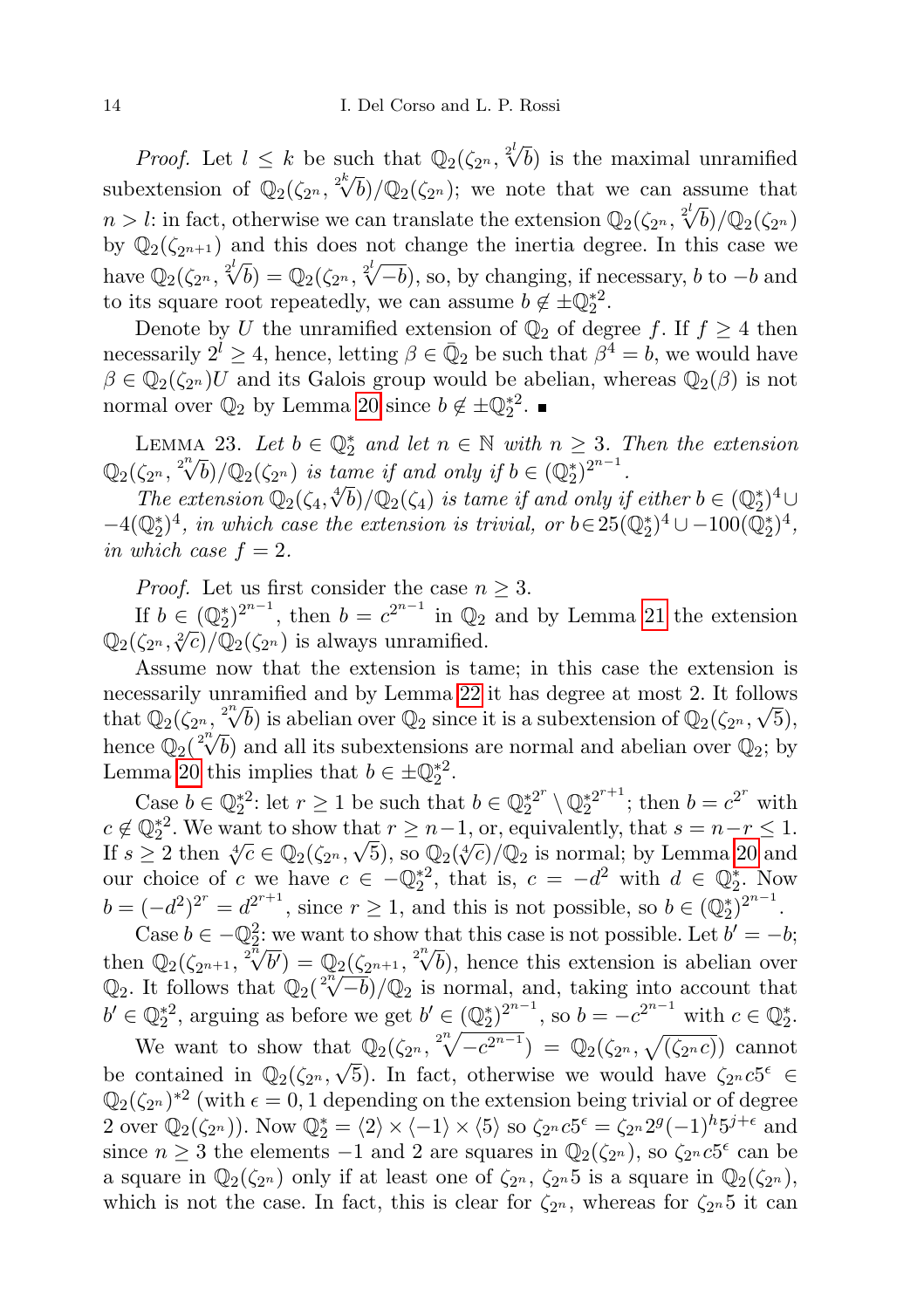be seen by noting that  $\zeta_{2^n} 5 \in \mathcal{U}_1 \setminus \mathcal{U}_2$  so it cannot belong to  $\mathcal{U}_1^2$  (here  $\mathcal{U}_i = \mathcal{U}_i(\mathbb{Q}_2(\zeta_{2^n})) = \{x \in \mathbb{Q}_2(\zeta_{2^n})^* \mid x \equiv 1 \pmod{(\zeta_{2^n} - 1)^i}\}\$ and we are using that for a local field K we have  $K^* \cong \mathbb{Z} \times \mathbb{F}_{q_K}^* \times \mathcal{U}_1$ , see for example [\[14,](#page-22-5) Cor. 1 p. 216]).

The case  $n = 2$  can be easily proved by direct computation or consulting a database (for example [\[9\]](#page-22-8)).  $\blacksquare$ 

Finally it is clear that an analogue of Corollary [18](#page-11-1) holds also for  $p = 2$ , hence the previous result allows us to generalize Proposition [19](#page-11-2) to all natural numbers.

<span id="page-14-0"></span>PROPOSITION 24. Let  $m \in \mathbb{N}$  and let  $m = 2^n p_1^{n_1} \cdots p_r^{n_r}$  be its factorization into primes, where  $n \geq 0$  and  $n_i > 0$  for all i. For  $a \in \mathbb{Q}^*$ ,  $\mathbb{Q}(\zeta_m, \sqrt[m]{a})/\mathbb{Q}(\zeta_m)$  is tamely ramified if and only if  $a \in (\mathbb{Q}_{p_i}^*)^{p_i^{n_i}}$  for all  $i =$  $1, \ldots, r$  and, if m is even, one of the following conditions hold:

- $n = 1$  and  $a \in (\mathbb{Q}_2^*)^2 \cup 5(\mathbb{Q}_2^*)^2$ ;
- $n = 2$  and  $a \in (\mathbb{Q}_2^*)^4 \cup -4(\mathbb{Q}_2^*)^4 \cup 25(\mathbb{Q}_2^*)^4 \cup -100(\mathbb{Q}_2^*)^4$ ;
- $n \geq 3$  and  $a \in (\mathbb{Q}_2^*)^{2^{n-1}}$ .

<span id="page-14-1"></span>COROLLARY 25. Let  $m \in \mathbb{N}$  and let  $m = p_1^{n_1} \cdots p_r^{n_r}$  be its factorization into prime numbers. For any  $a \in \mathbb{Z}$  such that  $(a, m) = 1$ ,

 $\mathbb{Q}(\zeta_m, \sqrt[m]{a})/\mathbb{Q}(\zeta_m)$  is tamely ramified  $\Leftrightarrow a^{p_i-1} \equiv 1 \pmod{p_i^{n_i+1}} \ \forall i = 1, \ldots, r.$ 

Proof. We have to show that the conditions of Proposition [24](#page-14-0) become those of the statement when  $a$  is an integer coprime to  $m$ .

Let us first consider the case of an odd prime p such that  $(a, p) = 1$ : we have to prove that  $a \in (\mathbb{Q}_p^*)^{p^n} \Leftrightarrow a^{p-1} \equiv 1 \pmod{p^{n+1}}$ .

We recall that  $\mathbb{Q}_p^* \cong \langle p \rangle \times \langle \omega \rangle \times U_1$  where  $\omega$  is a primitive  $(p-1)$ th root of unity and  $U_1 = \{x \in \mathbb{Z}_p \mid x \equiv 1 \pmod{p}\}$ . It follows that  $(\mathbb{Q}_p^*)^{p^n} \cong$  $\langle p^{p^n} \rangle \times \langle \omega \rangle \times U_1^{p^n}$  $j_1^{p^n}$ . Since  $(a, p) = 1$ , in  $\mathbb{Q}_p^*$  we have  $a = \omega^i u$  with  $u \in U_1$ . It follows that  $a \in (\mathbb{Q}_p^*)^{p^n}$  if and only if  $u \in U_1^{p^n}$  $t_1^{p^{\alpha}}$ , namely if and only if  $u \equiv 1$ (mod  $p^{n+1}$ ) (this can be easily seen by direct computation or deduced from general results like [\[14,](#page-22-5) Corollary p. 217]). Since  $\omega^{p-1} = 1$  the result follows.

Let us now consider the case  $p = 2$ ; let n be the exponent of 2 in the factorization of m. We recall that  $\mathbb{Q}_2^* \cong \langle 2 \rangle \times U_1 = \langle 2 \rangle \times \langle -1 \rangle \times U_2$ .

If  $n = 1$ , from Proposition [24](#page-14-0) we see that 2 is tamely ramified if and only if  $a \in (\mathbb{Q}_2^*)^2 \cup 5(\mathbb{Q}_2^*)^2$ . Now  $a \in (\mathbb{Q}_2^*)^2$  if and only if  $a \equiv 1 \pmod{8}$  and  $a \in 5(\mathbb{Q}_2^*)^2$  if and only if  $a \equiv 5 \pmod{8}$ , thus 2 is tamely ramified if and only if  $a \equiv 1 \pmod{4} = 2^{n+1}$ .

If  $n = 2$ , from Proposition [24](#page-14-0) we infer that 2 is tamely ramified if and only if  $a \in (\mathbb{Q}_2^*)^4 \cup -4(\mathbb{Q}_2^*)^4 \cup 25(\mathbb{Q}_2^*)^4 \cup -100(\mathbb{Q}_2^*)^4$ ; since  $(a, 2) = 1$  we have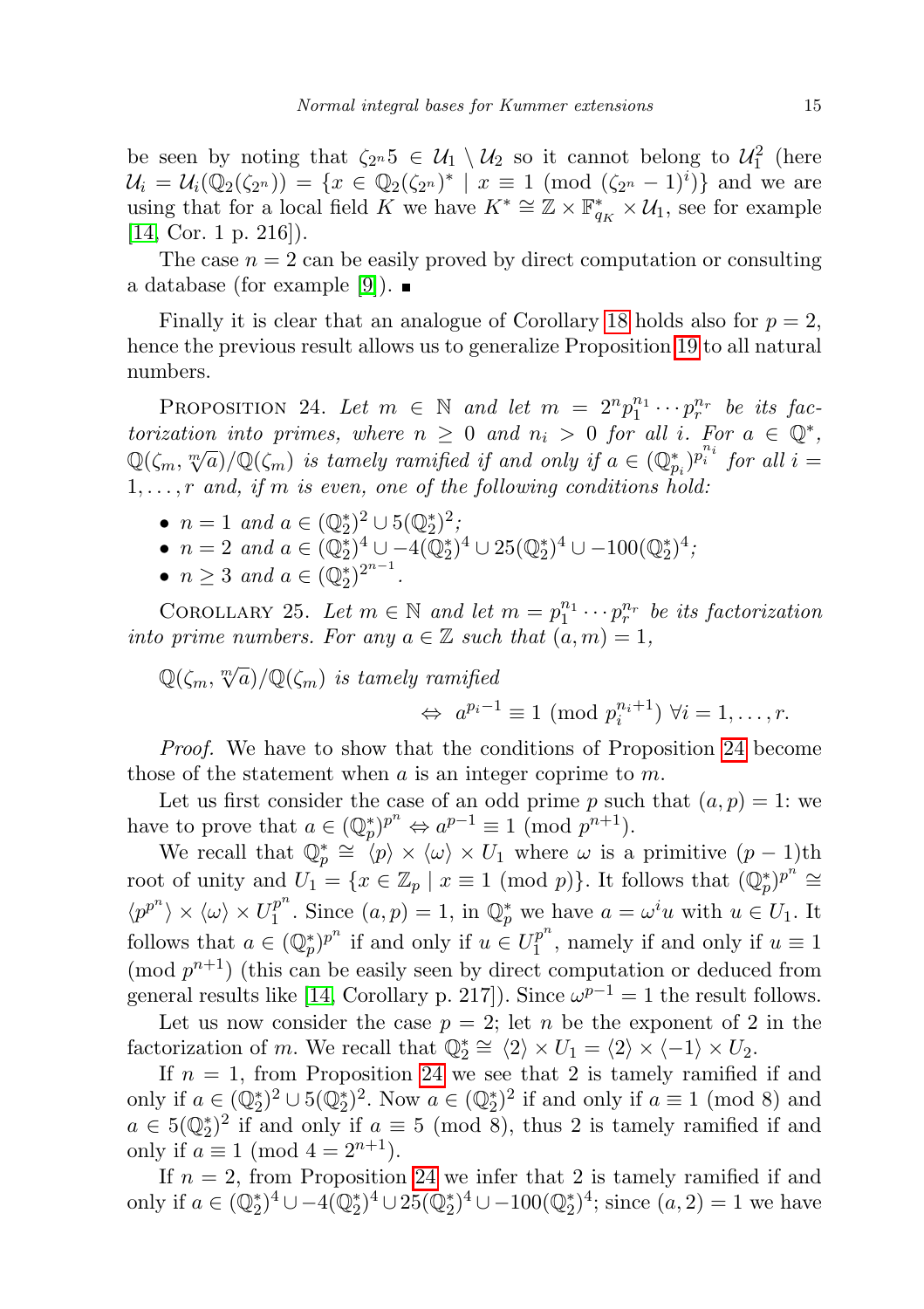to consider the case  $a \in (\mathbb{Q}_2^*)^4 \cup 25(\mathbb{Q}_2^*)^4$ . Now  $a \in (\mathbb{Q}_2^*)^4$  if and only if  $a \equiv 1$ (mod 16), and  $a \in 25(\mathbb{Q}_2^*)^{\overline{4}}$  if and only if  $a \equiv 25 \equiv 9 \pmod{16}$ , thus 2 is tamely ramified if and only if  $a \equiv 1 \pmod{8} = 2^{n+1}$ .

If  $n \geq 3$ , from Proposition [24](#page-14-0) we conclude that 2 is tamely ramified if and only if  $a \in (\mathbb{Q}_2^*)^{2^{n-1}}$ , that is, if and only if  $a \equiv 1 \pmod{2^{n+1}}$ .

<span id="page-15-0"></span>3.2. The Steinitz class. In this part we prove that tame extensions of **5.2.** The stemmer class. In this part we prove that the kind  $\mathbb{Q}(\zeta_m, \sqrt[m]{a})/\mathbb{Q}(\zeta_m)$  always have an integral basis.

We begin by recalling the definition of ambiguous ideals: Let  $K/F$  be a Galois extension of number fields. Then a fractional ideal  $\mathcal I$  of  $K$  is called an ambiguous ideal of  $K/F$  if it is invariant under the action of  $Gal(K/F)$ . Since the orbit of a prime  $P$  of  $\mathcal{O}_K$  under the action of Gal( $K/F$ ) consists of all the primes of  $\mathcal{O}_K$  lying over  $P = \mathcal{P} \cap \mathcal{O}_F$ , using the unique factorization property it is easy to see that  $\mathcal I$  is an ambiguous ideal of  $K/F$  if and only if

<span id="page-15-1"></span>(3) 
$$
\mathcal{I} = \prod_{\substack{P \subseteq \mathcal{O}_F \\ P \text{ prime}}} \sqrt{P \mathcal{O}_K}^{n_P},
$$

where  $\sqrt{P\mathcal{O}_K}$  denotes the radical of the ideal  $P\mathcal{O}_K$ , that is, the product of all the primes of  $\mathcal{O}_K$  over P, and the  $np$ 's are integers, all but a finite number trivial.

<span id="page-15-2"></span>LEMMA 26. Let  $m \geq 2$  be a positive integer and  $\mathbf{a} = (a_1, \ldots, a_n) \in$  $\mathbb{Z}^n$ . Then, for all  $r \in \hat{\mathcal{R}}$ , the ideal  $\mathcal{B}_r$  associated to **a** in the extension  $\mathbb{Q}(\zeta_m, \sqrt[m]{a})/\mathbb{Q}(\zeta_m)$  is an ambiguous ideal of  $\mathbb{Q}(\zeta_m)/\mathbb{Q}$ .

*Proof.* Let  $K := \mathbb{Q}(\zeta_m)$ . For  $r \in \hat{\mathcal{R}}$  we have

$$
\mathcal{B}_r = \prod_{\mathcal{P} \subset \mathcal{O}_K} \mathcal{P}^{[\frac{r \cdot \text{ord}_{\mathcal{P}} \, a}{m}]} = \prod_{\substack{p \in \mathbb{Z} \\ p \text{ prime}}} \prod_{\mathcal{P} \mid p} \mathcal{P}^{[\frac{r \cdot \text{ord}_{\mathcal{P}} \, a}{m}]}.
$$

By [\(3\)](#page-15-1) we have to prove that the number  $\left[\frac{r \cdot \text{ord}_{\mathcal{P}} a}{m}\right] = \left[\sum_{i=1}^{n} \frac{r_i \cdot \text{ord}_{\mathcal{P}} a_i}{m}\right]$  does not depend on P, but only on  $p = \mathcal{P} \cap \mathbb{Z}$ . Since  $a_i \in \mathbb{Z}$  for all i, it is clear that ord $p a_i = e_p$  ord<sub>p</sub>  $a_i$  but,  $\mathbb{Q}(\zeta_m)/\mathbb{Q}$  being a Galois extension,  $e_p$ depends only on the prime p lying under P. Putting  $e_{\mathcal{P}} = e_p$ , we get

<span id="page-15-4"></span>(4) 
$$
\mathcal{B}_r = \prod_{\substack{p \in \mathbb{Z} \\ p \text{ prime}}} \prod_{\mathcal{P}|p} \mathcal{P}\left[\frac{^{ep(r \cdot \text{ord}_p a)}}{^{m}}\right] = \prod_{\substack{p \in \mathbb{Z} \\ p \text{ prime}}} \sqrt{p \mathcal{O}_K}^{\left[\frac{ep(r \cdot \text{ord}_p a)}{m}\right]},
$$

<span id="page-15-3"></span>as required.

LEMMA 27. All ambiguous ideals of  $\mathbb{Q}(\zeta_m)/\mathbb{Q}$  are principal.

*Proof.* Let  $K := \mathbb{Q}(\zeta_m)$ ; by [\(3\)](#page-15-1) it is sufficient to show that  $\sqrt{p\mathcal{O}_K}$  is principal for any rational prime p. If  $p \nmid m$ , then p is unramified in  $\mathcal{O}_K$ , thus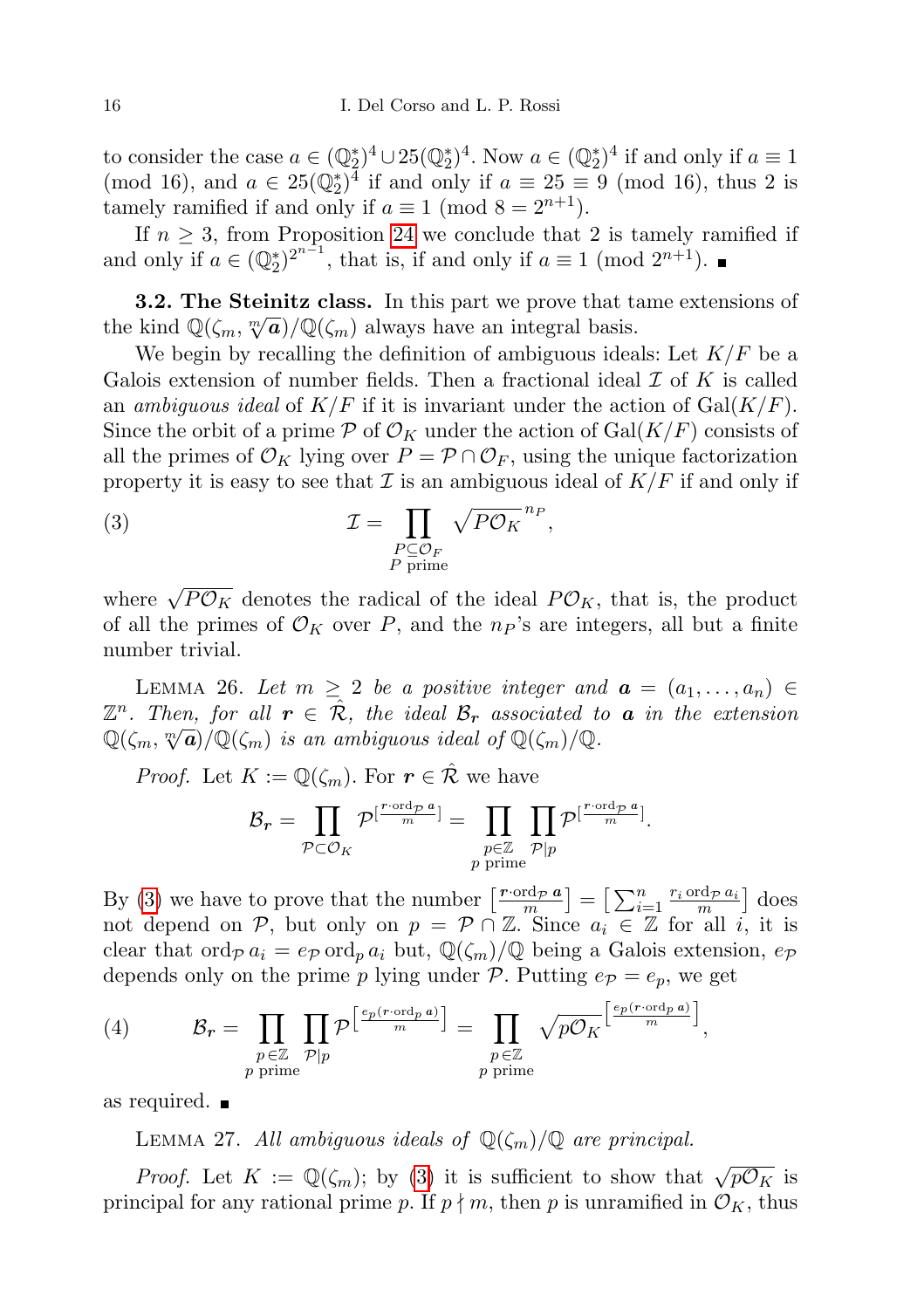$$
\sqrt{pO_K} = pO_K
$$
 is principal. If  $p \mid m$ , let  $m = p^{n_p} \nu_p$  with  $(p, \nu_p) = 1$ . Then  

$$
\sqrt{pO_K} = (\zeta_{p^{n_p}} - 1)O_K,
$$

hence also in this case  $\sqrt{p\mathcal{O}_K}$  is principal, and the lemma follows.

<span id="page-16-1"></span>COROLLARY 28. Let the notation be as in Lemma [26](#page-15-2). For all  $r \in \mathcal{R}$ the ideal  $\mathcal{B}_r$  associated to **a** is principal; moreover, if  $(a_i, m) = 1$  for all  $i = 1, \ldots, n$ , all of the  $\mathcal{B}_r$ 's are generated by rational integers coprime to m.

Proof. The first assertion immediately follows from Lemmas [26](#page-15-2) and [27.](#page-15-3) Moreover, the primes which really appear in the product in [\(4\)](#page-15-4) are those dividing  $\tilde{a} := a_1 \dots a_n$ . It follows that, if  $(\tilde{a}, m) = 1$ , then the primes which appear in the product do not divide m, hence in this case  $\sqrt{p\mathcal{O}_K} = p\mathcal{O}_K$ and

$$
\mathcal{B}_r = \prod_{\substack{p \text{ prime} \\ p \mid \tilde{a}}} p^{[\frac{r \cdot \text{ord}_p a}{m}]} \mathcal{O}_K
$$

is generated by an integer coprime to  $m$ .

<span id="page-16-0"></span>PROPOSITION 29. Let  $m \geq 2$  and let  $\mathbf{a} = (a_1, \ldots, a_n) \in \mathbb{Z}^n$ . If the extension  $\mathbb{Q}(\zeta_m, \sqrt[m]{a})/\mathbb{Q}(\zeta_m)$  is tamely ramified, then its Steinitz class is trivial.

*Proof.* By Proposition [13,](#page-9-0) if the extension  $\mathbb{Q}(\zeta_m, \sqrt[m]{a})/\mathbb{Q}(\zeta_m)$  is tamely ramified, then its Steinitz class is  $(\prod_{r \in \hat{\mathcal{R}}} \mathcal{B}_r)^{-1}$ , where the  $\mathcal{B}_r$ 's are the ideals associated to  $a$ , and these ideals are principal by Corollary [28.](#page-16-1)

A similar result for cyclic Kummer extension of degree  $p^n$  generated by roots of rational integers, not necessarily tame, can be found in [\[2\]](#page-21-1).

3.3. Normal integral bases. Recently Ichimura [\[8\]](#page-22-4), generalising Kawamoto's result [\[10\]](#page-22-3) on cyclic extensions of prime degree, showed that tame ramification is a sufficient condition for the existence of a NIB for any cyclic rannication is a sunctent condition for the existence of a NIB for any cyclic<br>extension  $\mathbb{Q}(\zeta_m, \sqrt[m]{a})/\mathbb{Q}(\zeta_m)$  with m square-free and  $(a, m) = 1$ . Below, we give a different proof of Ichimura's result, based on our Theorem [11.](#page-7-0) Moreover, we consider the question whether for the more general case of whoreover, we consider the question whether for the more general case of extensions  $\mathbb{Q}(\zeta_m, \sqrt[m]{a})/\mathbb{Q}(\zeta_m)$  with m square-free and  $(a_i, m) = 1$  for all i, tame ramification is still a sufficient condition for the existence of a NIB. We show that the answer is negative in general (see Example [1\)](#page-19-0); moreover, in Proposition [35](#page-20-1) we collect some cases with positive answer.

<span id="page-16-2"></span>LEMMA 30. Let  $m \geq 2$  be a positive square-free integer. For any integer  $a \in \mathbb{Z}$  with  $(a,m) = 1$ , there exists a unit  $u \in \mathbb{Z}[\zeta_m]^*$  such that  $u \equiv a$  $(mod m).$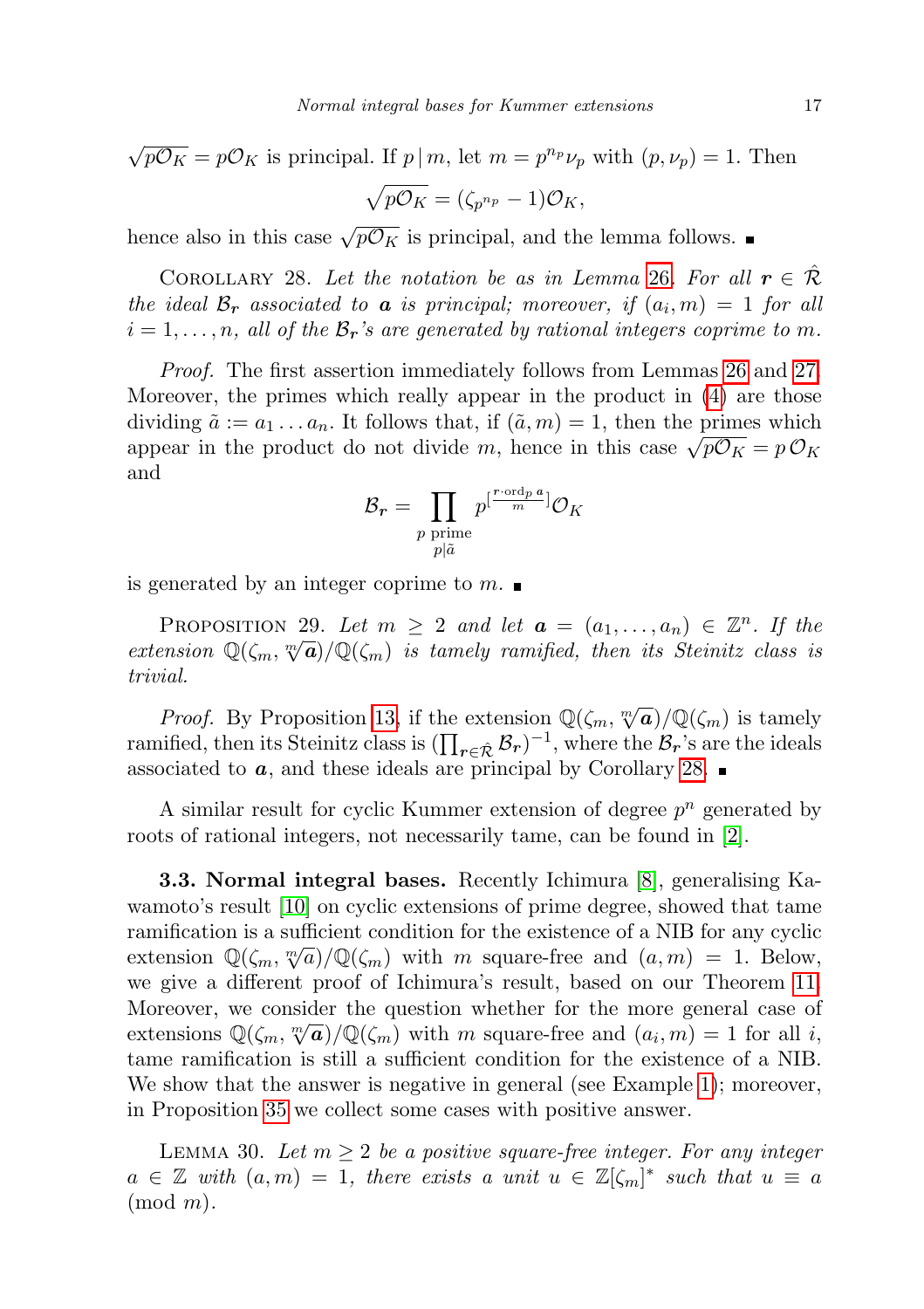Proof. This is a special case of the general principal ideal theorem given by Miyake [\[13,](#page-22-9) Thm. 1].  $\blacksquare$ 

PROPOSITION 31 (Kawamoto's Theorem). Let  $p$  be an odd prime number and let  $a \in \mathbb{Z}$  be such that  $a^{p-1} \equiv 1 \pmod{p^2}$ . Then  $\mathbb{Q}(\zeta_p, \sqrt[p]{a})/\mathbb{Q}(\zeta_p)$  has a NIB.

*Proof.* For the case when a is p-power free see [\[10\]](#page-22-3). If  $a = b^p \cdot \tilde{a}$ , then *Proof.* For the case who<br>  $\mathbb{Q}(\zeta_p, \sqrt[p]{a}) = \mathbb{Q}(\zeta_p, \sqrt[p]{\tilde{a}})$  and

$$
a^{p-1} = b^{p(p-1)} \tilde{a}^{p-1} \equiv \tilde{a}^{p-1} \pmod{p^2},
$$

thus the proposition easily follows.  $\blacksquare$ 

Remark 32. Thanks to Corollary [25,](#page-14-1) the previous result tells that  $\mathbb{Q}(\zeta_p, \sqrt[p]{a})/\mathbb{Q}(\zeta_p)$  has a NIB whenever it is tamely ramified (as already pointed out by Kawamoto).

<span id="page-17-0"></span>PROPOSITION 33. Let  $m \geq 2$  be a positive square-free integer and let a ∈ Z be such that  $(a, m) = 1$ . Then the extension  $\mathbb{Q}(\zeta_m, \sqrt[m]{a})/\mathbb{Q}(\zeta_m)$  has a NIB whenever it is tame.

We remark that this result is contained in [\[8\]](#page-22-4); we give a different proof, based on our Theorem [11.](#page-7-0)

*Proof.* We set  $L = \mathbb{Q}(\zeta_m, \sqrt[m]{a})$  and  $K = \mathbb{Q}(\zeta_m)$ .

Let  $m = p_1 \cdots p_k$ , with  $p_i$  pairwise distinct prime numbers, and (possibly rearranging the indices) let  $\{p_1, \ldots, p_n\}$  be the primes dividing m such that  $\sqrt[p_i]{a} \notin K$ .

We define

$$
\mathbf{a} = \{a_1 \ldots, a_n\} := \{a^{m/p_1}, \ldots, a^{m/p_n}\},\
$$

$$
\mathbf{\alpha} = \{\alpha_1, \ldots, \alpha_n\} := \sqrt[m]{\mathbf{a}} = \{^p \sqrt{a}, \ldots, ^p \sqrt{a}\}.
$$

Thus we have

$$
L=K(\sqrt[m]{a})=K(\sqrt[p_1]{a},\ldots,\sqrt[p_n]{a})=K(\alpha_1,\ldots,\alpha_n)=K(\sqrt[m]{a}).
$$

By Kawamoto's Theorem, for  $1 \leq i \leq n$ , there exists a NIB  $\omega_i$  of the extension  $\mathbb{Q}(\zeta_{p_i}, \alpha_i)/\mathbb{Q}(\zeta_{p_i})$ . This NIB translates to  $K(\alpha_i)/K$ : in fact, K and  $\mathbb{Q}(\zeta_{p_i}, \alpha_i)$  are linearly disjoint over  $\mathbb{Q}(\zeta_{p_i})$ , since a is coprime to m.

For each  $i = 1, \ldots, n$ , consider the ideals  $\mathcal{B}_{i,r}$  associated to  $a_i$ ; by Corol-lary [28](#page-16-1) these ideals are generated by rational integers  $b_{i,r}$ , and by Theorem [11](#page-7-0) (case  $n = 1$ ) we have

$$
p_i \omega_i = \sum_{r=0}^{p_i - 1} u_{i,r} \frac{\alpha_i^r}{b_{i,r}},
$$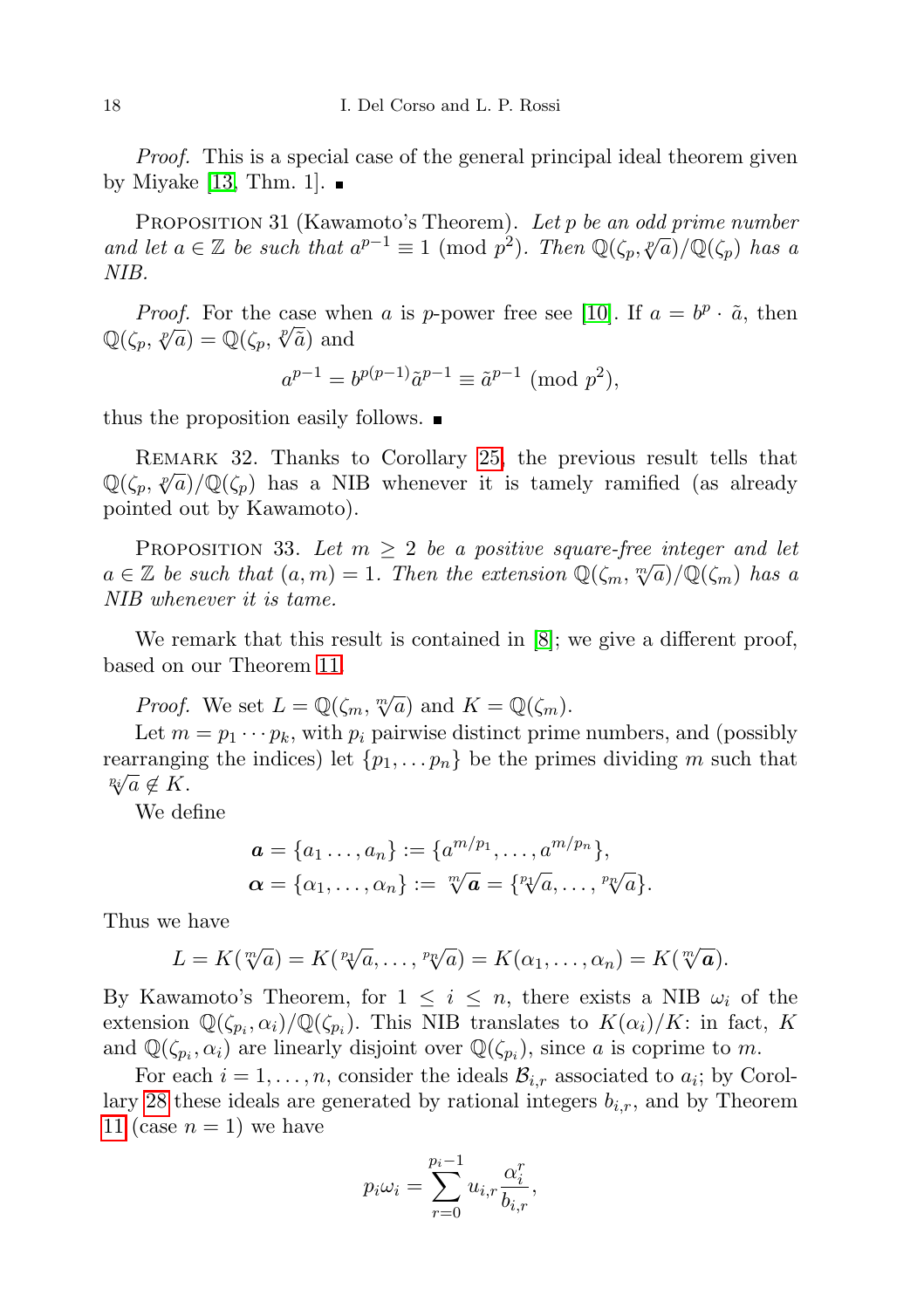with  $u_{i,r} \in \mathbb{Z}[\zeta_{p_i}]^* \subset \mathbb{Z}[\zeta_m]^*$ . Then

$$
\prod_{i=1}^{n} \left( \sum_{r=0}^{p_i-1} u_{i,r} \frac{\alpha_i^r}{b_{i,r}} \right) = \prod_{i=1}^{n} p_i \omega_i = m \prod_{i=1}^{n} \omega_i \equiv 0 \pmod{m},
$$

or equivalently, letting  $\hat{\mathcal{R}}$  be as in Section [2,](#page-1-0)

<span id="page-18-0"></span>
$$
\sum_{r \in \hat{\mathcal{R}}} \alpha^r \prod_{i=1}^n \frac{u_{i,r_i}}{b_{i,r_i}} \equiv 0 \pmod{m}.
$$

By Lemma [30](#page-16-2) we know that  $b_{i,r_i} \equiv v_{i,r_i} \pmod{m}$  with  $v_{i,r_i} \in \mathbb{Z}[\zeta_m]^*$ ; setting  $\varepsilon_{\bm r} = \prod_{i=1}^n (u_{i,r_i}/v_{i,r_i}) \in \mathbb{Z}[\zeta_m]^*$  we get

(5) 
$$
\sum_{r \in \hat{\mathcal{R}}} \varepsilon_r \alpha^r \equiv 0 \pmod{m}.
$$

For each  $r \in \mathcal{R}$ , let  $b_r$  be the rational integer given by Corollary [28](#page-16-1) which generates the ideal  $\mathcal{B}_r$  associated to  $a$ ; it is clear that condition (i) of Theorem [11](#page-7-0) is satisfied by  $a$ . Let us show that also condition (ii) is satisfied, so that we get a NIB for the extension we are considering.

For each  $r \in \mathcal{R}$ , we are looking for units  $u_r$  such that

$$
\sum_{r \in \hat{\mathcal{R}}} u_r \frac{\alpha^r}{b_r} \equiv 0 \text{ (mod } m).
$$

By Lemma [30,](#page-16-2) we know that  $b_r \equiv v_r \pmod{m}$  with  $v_r \in \mathbb{Z}[\zeta_m]^*$ ; setting  $u_r = \varepsilon_r v_r$  we get

$$
\sum_{r \in \hat{\mathcal{R}}} u_r \frac{\alpha^r}{b_r} = \sum_{r \in \hat{\mathcal{R}}} \varepsilon_r v_r \frac{\alpha^r}{b_r} \equiv \sum_{r \in \hat{\mathcal{R}}} \varepsilon_r \alpha^r \equiv 0 \pmod{m},
$$

where the last congruence is due to  $(5)$ .

<span id="page-18-1"></span>COROLLARY 34. Let  $m \geq 2$  be a positive square-free integer and let  $m = p_1 \cdots p_r$  be its factorization into prime factors. Let  $a \in \mathbb{Z}$  be such that  $m = p_1 \cdots p_r$  be us factorization that prime factors. Let  $a \in \mathbb{Z}$  be such that  $(a, m) = 1$ . Then the extension  $\mathbb{Q}(\zeta_m, \sqrt[m]{a})/\mathbb{Q}(\zeta_m)$  has a NIB if and only if

$$
a^{p_i-1} \equiv 1 \pmod{p_i^2} \quad \text{for all } i = 1, \dots, r.
$$

Proof. This follows from Proposition [33](#page-17-0) and Corollary [25.](#page-14-1)

Consider now the case of an abelian extension  $\mathbb{Q}(\zeta_m, \sqrt[m]{a})/\mathbb{Q}(\zeta_m)$  generated by mth roots of n integers  $a_1, \ldots, a_n$  coprime to m where m is a squarefree integer. Also in this case, the tameness condition can be made com-The image. Also in this case, the tameness condition can be made completely explicit; in fact, the extension  $\mathbb{Q}(\zeta_m, \sqrt[m]{a_1}, \dots, \sqrt[m]{a_n})/\mathbb{Q}(\zeta_m)$  is tamely pletely explicit, in fact, the extension  $\mathbb{Q}(\zeta_m, \mathbb{V}^{a_1}, \dots, \mathbb{V}^{a_n})/\mathbb{Q}(\zeta_m)$  is tallely ram-<br>ramified if and only if its subextensions  $\mathbb{Q}(\zeta_m, \mathbb{W}^{a_i})/\mathbb{Q}(\zeta_m)$  are tamely ramified for all  $i = 1, \ldots, n$ , hence if and only if  $a_i$  satisfies the conditions of Corollary [34](#page-18-1) for all  $i$ .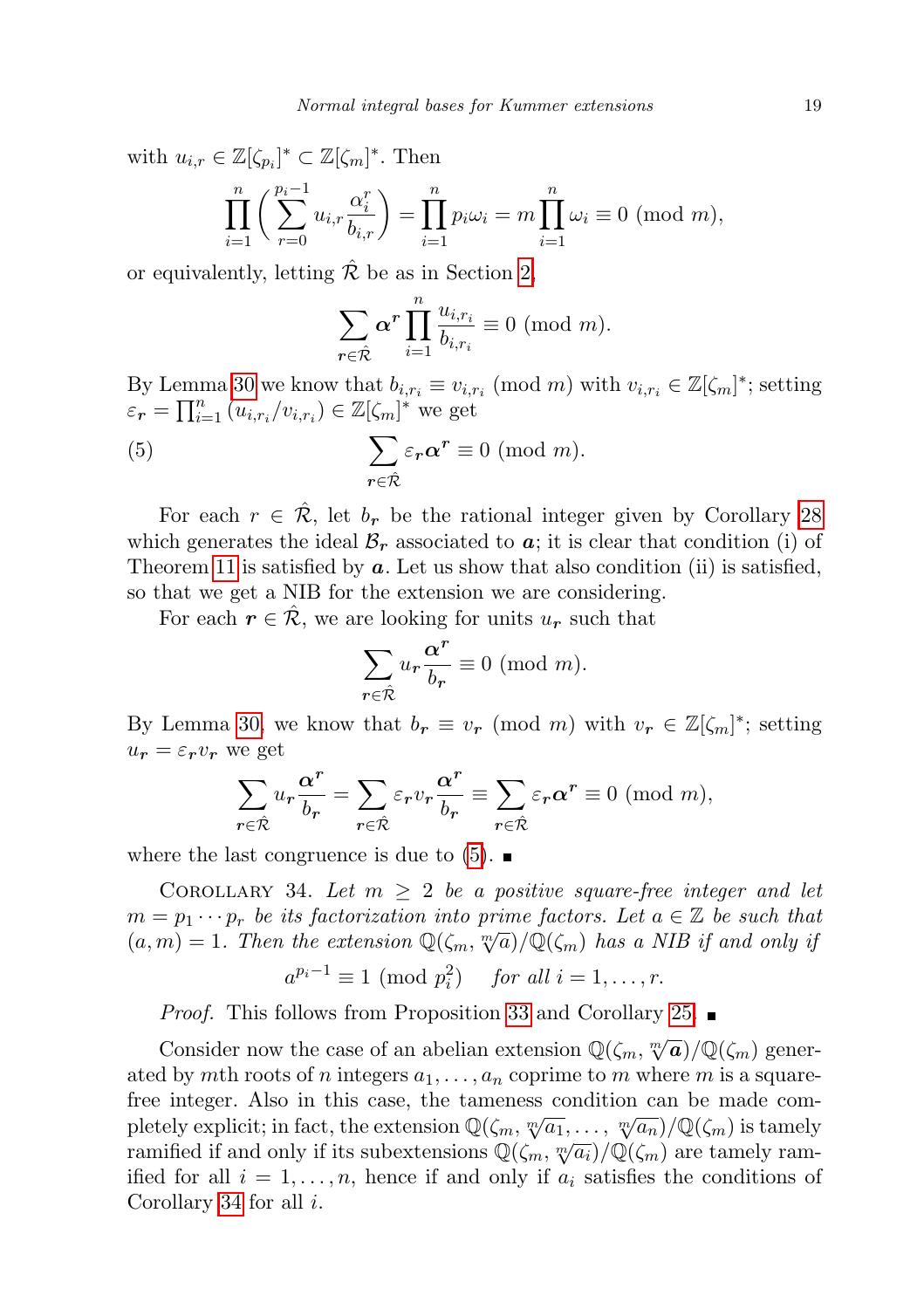We can ask whether the result of Proposition [33](#page-17-0) can be generalised to this case, namely if the tameness of the extension is sufficient to ensure the existence of a NIB.

The following example shows that, in general, the answer is negative.

<span id="page-19-0"></span>EXAMPLE 1.  $\mathbb{Q}(\zeta_3, \sqrt[3]{10}, \sqrt[3]{46})/\mathbb{Q}(\zeta_3)$  is tamely ramified but has no normal integral basis.

*Proof.* Let  $K = \mathbb{Q}(\zeta_3)$ , and let  $L = K(\sqrt[3]{10}, \sqrt[3]{46})$ ; since  $10 \equiv 1 \pmod{9}$ , and  $46 \equiv 1 \pmod{9}$  the extension  $L/K$  is tamely ramified.

Let  $\alpha$  be any root of  $x^3 - 10$  and let  $\beta$  be any root  $x^3 - 46$ . With the notation of Theorem [11,](#page-7-0)  $L/K$  has a normal integral basis if and only if there exist units  $u_{ij} \in \mathcal{O}_K^*$  such that the element

$$
\omega = \frac{1}{9} \left( 1 + u_{10} \alpha + u_{20} \alpha^2 + u_{01} \beta + u_{02} \beta^2 + u_{11} \alpha \beta + \frac{u_{21}}{2} \alpha^2 \beta + \frac{u_{12}}{2} \alpha \beta^2 + \frac{u_{22}}{2} \alpha^2 \beta^2 \right)
$$

is an integer. We want to show that this is not the case.

Since  $\mathcal{O}_K^* = {\pm 1, \pm \zeta_3, \pm \zeta_3^2}$ , the computation can be easily performed by a computer program. Anyway, to make it clear to the reader, we sketch an easy pen-and-paper proof.

<span id="page-19-1"></span>First, we note that if 
$$
u, v \in \mathcal{O}_K^*
$$
 and  $\gamma \in \{\alpha, \beta, \alpha\beta, \alpha^2\beta\}$  then  
\n(6)  $1 + u\gamma + v\gamma^2 \equiv 0 \pmod{3} \Leftrightarrow (u, v) \in \{(1, 1); (\zeta_3, \zeta_3^2); (\zeta_3^2, \zeta_3)\}$ 

 $(For \Leftarrow see [7, Lemma 7]; and \Rightarrow is easily seen by explicit computation.)$  $(For \Leftarrow see [7, Lemma 7]; and \Rightarrow is easily seen by explicit computation.)$  $(For \Leftarrow see [7, Lemma 7]; and \Rightarrow is easily seen by explicit computation.)$ 

The idea now is to use the integrality of the traces of integral elements over intermediate fields to get a restriction on the  $u_{ij}$ .

•  $\text{tr}_{L/K(\alpha)}(\omega) = \frac{1}{3}(1 + u_{10}\alpha + u_{20}\alpha^2)$ ; as this element is an integer, we must have

 $1 + u_{10}\alpha + u_{20}\alpha^2 \equiv 0 \pmod{3}.$ 

Using [\(6\)](#page-19-1) and possibly replacing  $\alpha$  with one of it conjugates we can assume  $u_{10} = 1$ , hence  $u_{20} = 1$ .

- $\text{tr}_{L/K(\beta)}(\omega)$  integral  $\Rightarrow 1 + u_{01}\beta + u_{02}\beta^2 \equiv 0 \pmod{3}$ : we may choose β such that  $u_{01} = 1$ , then  $u_{02} = 1$ .
- $\text{tr}_{L/K(\alpha\beta)}(\omega)$  integral  $\Rightarrow 1 + u_{11}\alpha\beta u_{22}\alpha^2\beta^2 \equiv 0 \pmod{3}$ : this, according to [\(6\)](#page-19-1), gives two cases:
	- (A)  $u_{11} = 1$ , hence  $u_{22} = -1$ ,
	- (B)  $u_{11} = \zeta_3$ , hence  $u_{22} = -\zeta_3^2$ ; the case  $u_{11} = \zeta_3^2$  is identical to case (B).
- $\operatorname{tr}_{L/K(\alpha)}(\beta^2\omega)$  integral  $\Rightarrow u_{01} + u_{11}\alpha u_{21}\alpha^2 \equiv 0 \pmod{3}$ ,  $\text{tr}_{L/K(\beta)}(\alpha^2\omega)$  integral  $\Rightarrow u_{10} + u_{11}\beta - u_{12}\beta^2 \equiv 0 \pmod{3}$ :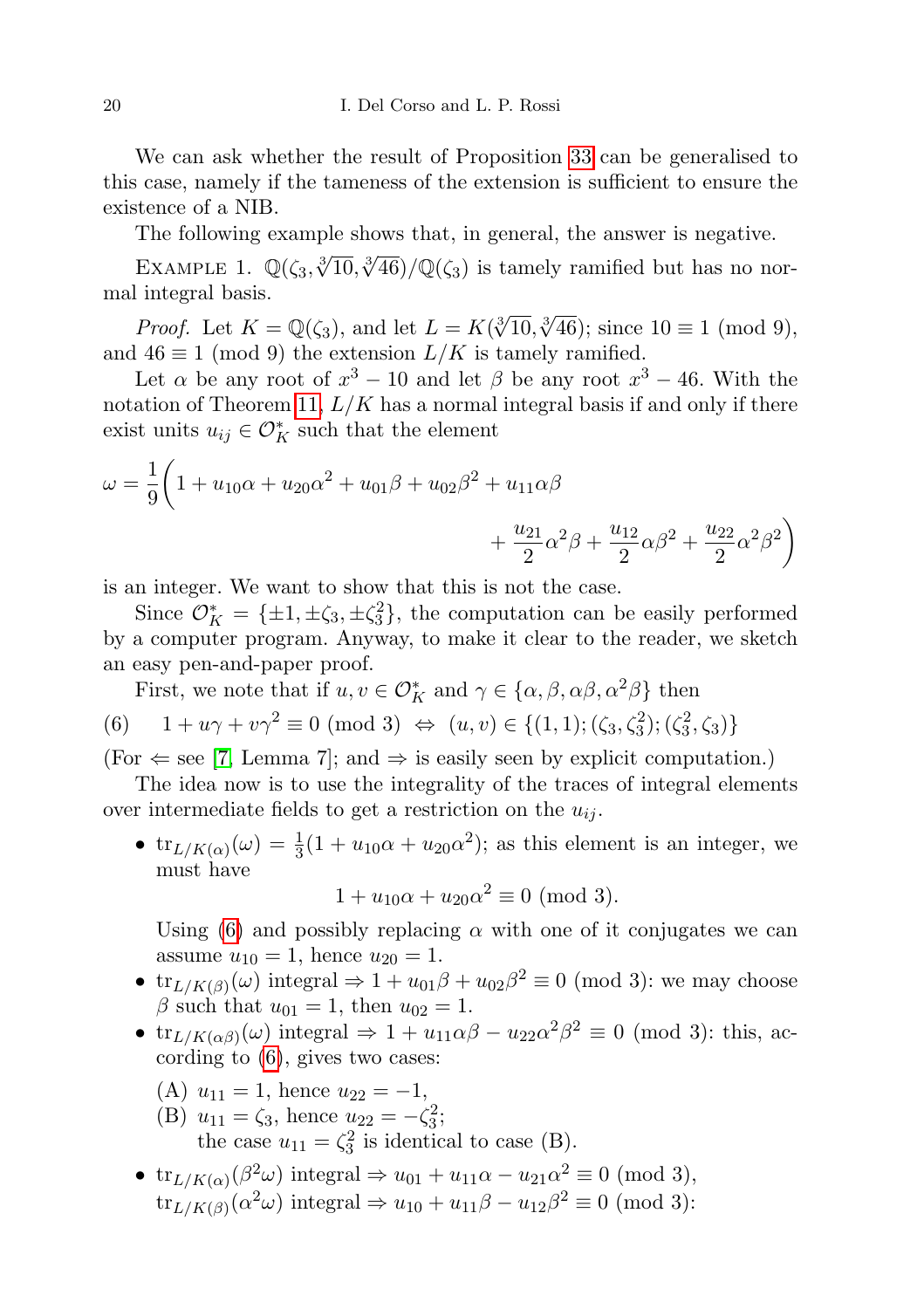(A) 
$$
u_{21} = u_{12} = -1
$$
,

- (B)  $u_{21} = u_{12} = -\zeta_3^2$ .
- $\text{tr}_{L/K(\alpha^2\beta)}(\omega)$  integral  $\Rightarrow 1 u_{12}\alpha\beta^2 u_{21}\alpha^2\beta^2 \equiv 0 \pmod{3}$ : case (B) gives a contradiction with  $(6)$ , whereas case  $(A)$  is possible.

It remains to test the single element

 $\omega=\frac{1}{9}$  $\frac{1}{9}(1+\alpha+\alpha^2+\beta+\beta^2+\alpha\beta-\frac{1}{2})$  $\frac{1}{2}\alpha^2\beta-\frac{1}{2}$  $\frac{1}{2}\alpha\beta^{2} - \frac{1}{2}$  $\frac{1}{2}\alpha^2\beta^2$ );

we can now compute the norm of  $\omega$  over K, which is  $-1604800/9$ , so  $\omega$  is not an integer.

<span id="page-20-1"></span>PROPOSITION 35. Let  $m \geq 2$  be a positive square-free integer and  $a \in \mathbb{Z}^n$ such that  $(a_i, m) = 1$  for all i. Moreover, assume that  $(a_i, a_j) = 1$  for all such that  $(a_i, m) = 1$  for all t. Moreover, assume that  $(a_i, a_j) = 1$  for all  $i \neq j$ . Then the extension  $\mathbb{Q}(\zeta_m, \sqrt[m]{a})/\mathbb{Q}(\zeta_m)$  has a NIB whenever it is tame.

*Proof.* The first step is to show that, up to replacing the elements  $a_i$  with  $a_i^{d_i}$  for suitable  $d_i | m$ , we may suppose that the extensions  $\mathbb{Q}(\zeta_m, \sqrt[m]{a_i})$  are all linearly disjoint over  $\mathbb{Q}(\zeta_m)$ , namely that, if we put  $N = [\mathbb{Q}(\zeta_m, \sqrt[m]{a})$ : an intearly disjoint over  $\mathcal{Q}(\zeta_m)$ , namely that, if we put  $N = \mathcal{Q}(\zeta_m, \nabla \mathbf{u})$ .<br> $\mathbb{Q}(\zeta_m)$  and  $m_i = [\mathbb{Q}(\zeta_m, \nabla \overline{a_i}) : \mathbb{Q}(\zeta_m)]$ , then  $N = \prod_i m_i$ . In fact, we observe that we can reduce to the case when m is a prime, since if  $m = p_1 \cdots p_r$ , then that we can reduce to the case when m is a prime, since if  $m = p_1 \cdots p_r$ , then  $\mathbb{Q}(\zeta_m, \sqrt[m]{a})$  is the compositum of the extensions  $\mathbb{Q}(\zeta_m, \sqrt[p]{a})$  for  $j = 1, \ldots, r$ which are clearly linearly disjoint over  $\mathbb{Q}(\zeta_m)$ . In the case when  $m = p$  is a which are clearly infearly disjoint over  $\mathcal{Q}(\zeta_m)$ . In the case when  $m - p$  is a<br>prime it is easy to see that, if  $[\mathbb{Q}(\zeta_p, \sqrt[p]{a}) : \mathbb{Q}(\zeta_p)] = p^{n-k}$ , we can omit k of the n generators  $\{\sqrt[p]{a_1}, \ldots, \sqrt[p]{a_n}\}$ . We also note that this substitution does not affect the conditions  $(a_i, a_j) = 1$ .

We now note that, thanks to the previous proposition, for any  $i$  the extension  $\mathbb{Q}(\zeta_m, \sqrt[m]{a_i})/\mathbb{Q}(\zeta_m)$  has a NIB  $\omega_i$ .

Since the extensions  $\mathbb{Q}(\zeta_m, \sqrt[m]{a_i})/\mathbb{Q}(\zeta_m)$  are linearly disjoint, it follows since the extensions  $\mathcal{Q}(\zeta_m, \mathcal{J} u_i)/\mathcal{Q}(\zeta_m)$  are integrity disjoint, it follows<br>that  $\omega = \prod_{i=1}^n \omega_i$  generates a normal integral basis for  $\mathbb{Q}(\zeta_m, \mathcal{N}\mathbf{a})/\mathbb{Q}(\zeta_m)$ .

REMARK 36. We note that each extension  $L = \mathbb{Q}(\zeta_m, \sqrt[m]{a})$  can be embedded in a Kummer extension  $E = \mathbb{Q}(\zeta_m, \sqrt[m]{a_1}, \dots, \sqrt[m]{a_t}$  with  $(a_i', a_j') = 1$ for all  $i \neq j$ : for example, this can be obtained by choosing as generators the mth roots of all primes dividing  $\prod_i a_i$  (in a concrete case one can often find a smaller extension with the same property).

In the case when the extension  $E/K$  is tame, the extension  $L/K$  has a normal integral basis: in fact,  $E/K$  has a NIB  $\omega$  by Proposition [35,](#page-20-1) hence  ${\rm tr}_{E/L}(\omega)$  is a generator for a normal integral basis of  $L/K$ .

However, the extension  $E/K$  obtained from L might no longer be tame.

<span id="page-20-0"></span>3.4. A special case. In this last section we recall a result by Ichimura showing that, under particular hypotheses on  $m$  and  $a$ , a generator of a showing that, under particular hypotheses on m and u, a generator of a<br>NIB of  $\mathbb{Q}(\zeta_m, \sqrt[m]{a})/\mathbb{Q}(\zeta_m)$  can be explicitly given, and we verify moreover That this explicit element, multiplied by  $\zeta_m$ , generates a NIB of  $\mathbb{Q}(\zeta_m, \sqrt[m]{a})$ over Q.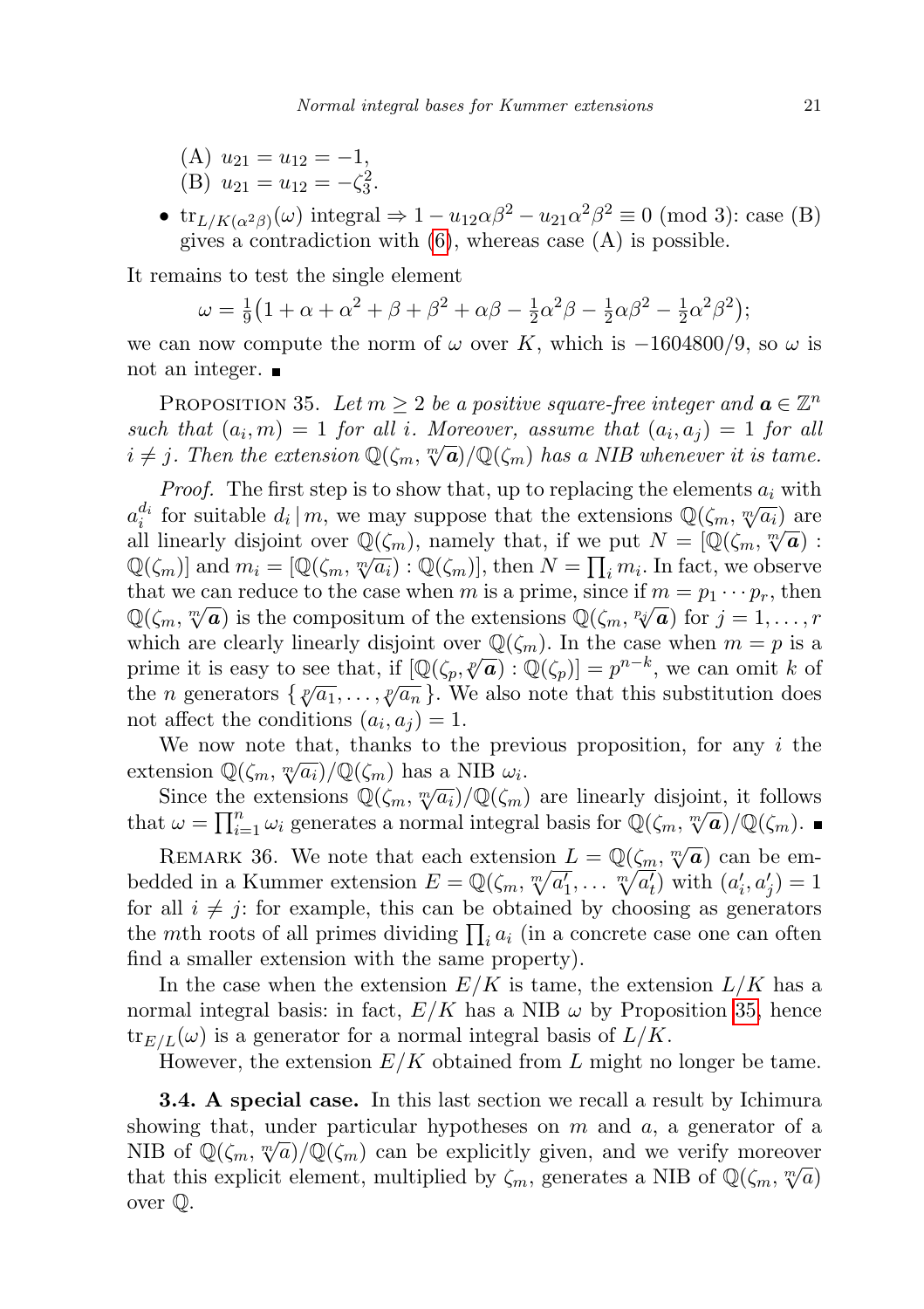<span id="page-21-2"></span>PROPOSITION 37. Let m be a positive integer, set  $\tilde{m} = m \prod_{p \mid m} p$  and let  $a \in \mathbb{Z}$  be a square-free integer such that  $a \equiv 1 \pmod{\tilde{m}}$ . Then

$$
\omega = \frac{1}{m} \sum_{i=0}^{m-1} \sqrt[m]{a}^i
$$

is a NIB generator for the extension  $\mathbb{Q}(\zeta_m, \sqrt[m]{a})/\mathbb{Q}(\zeta_m)$ .

Proof. See [\[7,](#page-22-10) Corollary 3]. The explicit generator can be found in the proof. ■

PROPOSITION 38. Let  $m \geq 2$  and a be square-free integers such that a  $\equiv$  1 (mod m<sup>2</sup>) and let  $\omega$  be the NIB of the extension  $\mathbb{Q}(\zeta_m, \sqrt[m]{a})/\mathbb{Q}(\zeta_m)$ given in Proposition [37](#page-21-2). Then  $\omega \zeta_m$  is a NIB for the non-abelian extension  $\mathbb{Q}(\zeta_m, \sqrt[m]{a})/\mathbb{Q}.$ 

*Proof.* Let  $G = \text{Gal}(\mathbb{Q}(\zeta_m, \sqrt[m]{a})/\mathbb{Q})$ , and  $H = \text{Gal}(\mathbb{Q}(\zeta_m)/\mathbb{Q})$ . For any h ∈ H there exists  $g \in G$  such that  $g|_{\mathbb{Q}(\zeta_m)} = h$  and  $g(\sqrt[m]{a}) = \sqrt[m]{a}$ , denote this g by  $g_h$ . We also denote by  $\bar{g} \in G$  the generator of the cyclic subgroup Gal( $\mathbb{Q}(\zeta_m, \sqrt[m]{a})/\mathbb{Q}(\zeta_m)$ ) such that  $\bar{g}(\sqrt[m]{a}) = \zeta_m \sqrt[m]{a}$ . Then

<span id="page-21-3"></span>
$$
G = \{ \bar{g}^i g_h \mid 0 \le i \le m - 1, \, h \in H \}.
$$

Setting  $L = \mathbb{Q}(\zeta_m, \sqrt[m]{a})$  and  $K = \mathbb{Q}(\zeta_m)$ , from Proposition [37](#page-21-2) we have

(7) 
$$
\mathcal{O}_L = \bigoplus_{i=0}^{m-1} \mathcal{O}_K \bar{g}^i(\omega).
$$

It is well known that

(8) 
$$
\mathcal{O}_K = \bigoplus_{h \in H} \mathbb{Z}h(\zeta_m).
$$

Equations [\(7\)](#page-21-3) and [\(8\)](#page-21-4) together give

<span id="page-21-4"></span>
$$
\mathcal{O}_L = \bigoplus_{i=0}^{m-1} \bigoplus_{h \in H} \mathbb{Z} \overline{g}^i(\omega) h(\zeta_m).
$$

But  $\bar{g}^i(\omega)h(\zeta_m) = \bar{g}^i g_h(\omega \zeta_m)$ , i.e.  $\mathcal{O}_L = \mathbb{Z}[G]\omega \zeta_m$ .

Acknowledgements. We would like to thank Professors Nigel Byott and Cornelius Greither for their careful reading of our paper and for their suggestions.

## References

- <span id="page-21-0"></span>[1] W. A. Adkins and S. H. Weintraub, Algebra. An Approach via Module Theory, Grad. Texts in Math. 136, Springer, 1992.
- <span id="page-21-1"></span>[2] L. Caputo and V. Di Proietto, Steinitz classes and integral bases of radical extensions of number fields, in preparation.